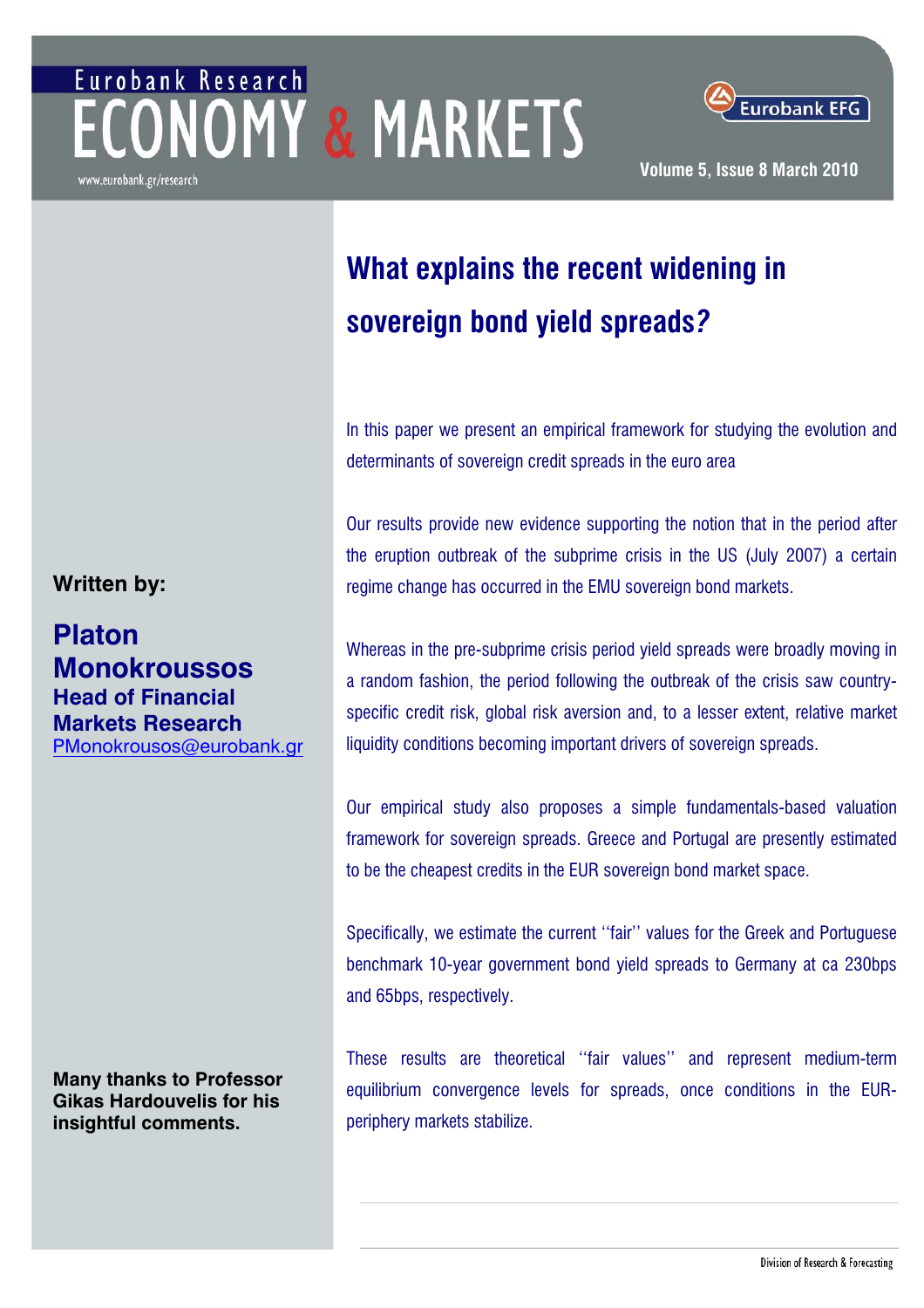## **1. Introduction and Summary of Empirical Results**

In this paper we present an empirical framework for studying the evolution and determinants of sovereign credit spreads in the euro area. Generally speaking, the disaggregation of sovereign credit spreads into constituent parts is a rather challenging exercise. Yet, recent empirical studies have documented at least there distinct determinants; namely, *credit risk, liquidity risk and international risk aversion.*

Prior to the eruption of the US subprime crisis (July 2007)*,* EMU government bond yields were moving closely in tandem with their German counterparts, while the corresponding spreads were evolving in a broadly random fashion.  $1,2$  $1,2$  $1,2$  However, following the outbreak of the crisis, especially in the aftermath of the Lehman Brothers collapse, the evolution of government bond yield spreads in the euro area appears to have been broadly reflecting: **i.** global factors *e.g. risk aversion and flight-to-safety flows* and **ii.** other more intrinsic influences such as deteriorated fiscal positions as a result of worsened growth dynamics and sizeable bank rescue packages provided by euro area governments. These packages were directed to banks experiencing liquidity and/or solvency problems and appear to have resulted to a transfer of credit risk from the private financial to the public sector.

In this study, we present a *Dynamic Panel Model* for explaining and forecasting sovereign bond yield spreads in the euro area. Our data set consists of monthly data *(average-monthobservations)* spanning the period July 2007-January 2010.

Our results provide new evidence supporting the following two propositions:

 $\overline{a}$ 

**a)** In the period following the outbreak of the subprime crisis in US (July 2007), countryspecific credit risk, global risk aversion and, to a lesser extent, relative market liquidity conditions become important drivers of sovereign bond spreads in the euro area.

<span id="page-1-0"></span> $<sup>1</sup>$  This result has been documented by a number of recent empirical studies on euro area sovereign</sup> bond spreads. See also, Eurobank EFG, Greece Macro Monitor, November 2009.

<span id="page-1-1"></span> $2$  We estimate that the average 14-day rolling correlation between the benchmark 10-year Bund and GGB yields in the period 1.1.2001-15.7.2007 was around 0.97.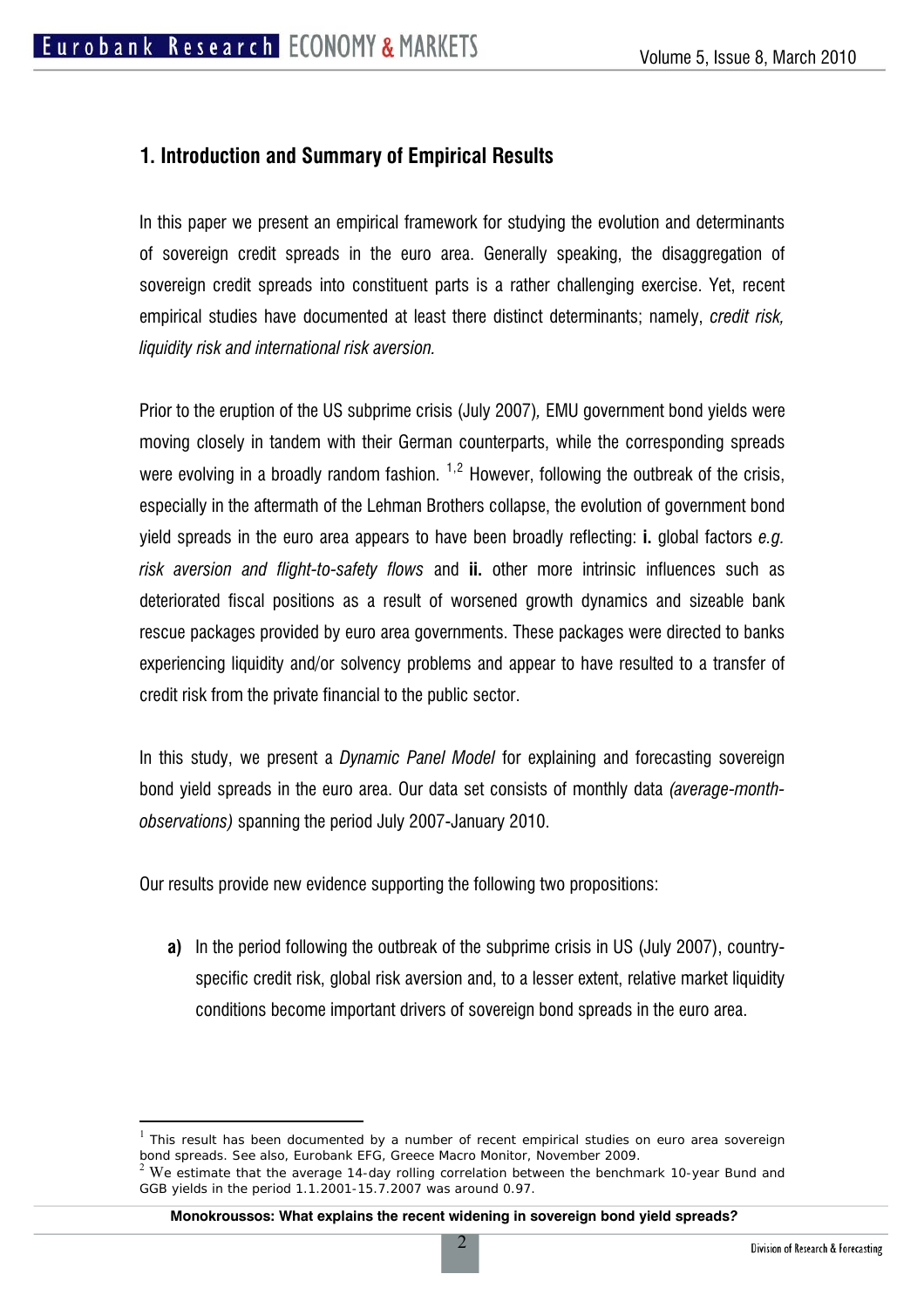**b)** Sizable bank rescue packages announced by a number of governments in the euro area in the months following the Lehman debacle resulted in a certain transfer of risk from the private to the public sector. This had a significant incremental widening impact on EUR sovereign bond yield spreads.

We conclude our empirical study by presenting a *fundamentals-based* valuation framework for spreads. Greece and Portugal are presently estimated to be the cheapest credits in the EUR sovereign bond market space. Specifically, we estimate their benchmark 10-year government bond yield spreads to Germany to have ''fair'' values of ca 230bps and 65bps, respectively. However, these results should be interpreted with caution, as they do not necessarily represent our genuine forecasts of where the sovereign spreads are heading to in the near future. They are merely theoretical ''fair values'' for the respective spreads and thus, they could be seen as medium-term equilibrium convergence levels for spreads, once conditions in the EUR-periphery markets stabilize.

## **2. Literature Review**

The disaggregation of sovereign credit spreads into constituent parts is generally a challenging proposition. Yet, recent empirical studies on sovereign spreads have documented at least three distinct determinants; namely, *credit risk, liquidity risk and risk aversion (the latter taking the form of a common international risk factor). [3](#page-2-0)* Specifically,

#### **a) Credit risk**

 $\overline{a}$ 

Credit risk reflects a country's creditworthiness *i.e.,* its ability *(and willingness)* to make full and timely principal and interest payments on its obligations to international creditors. Recent empirical studies find a close link between county-specific fundamentals and variations in respective credit risk premia. Baldacci, Gupta and Mati (2008) document that both fiscal and political factors affect credit risk in emerging market economies. In particular, lower levels of political risk are often associated with tighter spreads, while credible fiscal policies tend to narrow sovereign spreads, especially in countries that experienced prior defaults. Min (1998) finds that a larger set of macroeconomic variables influence the evolution of sovereign spreads. These include domestic inflation, net foreign assets, real exchange rate and the

<span id="page-2-0"></span><sup>&</sup>lt;sup>3</sup> See for instance Attinasi, M., C. Checherita, C. Nickel (2009), What explains the surge in euro area sovereign spreads during the financial crisis of 2007-09? ECB Working paper, No. 1131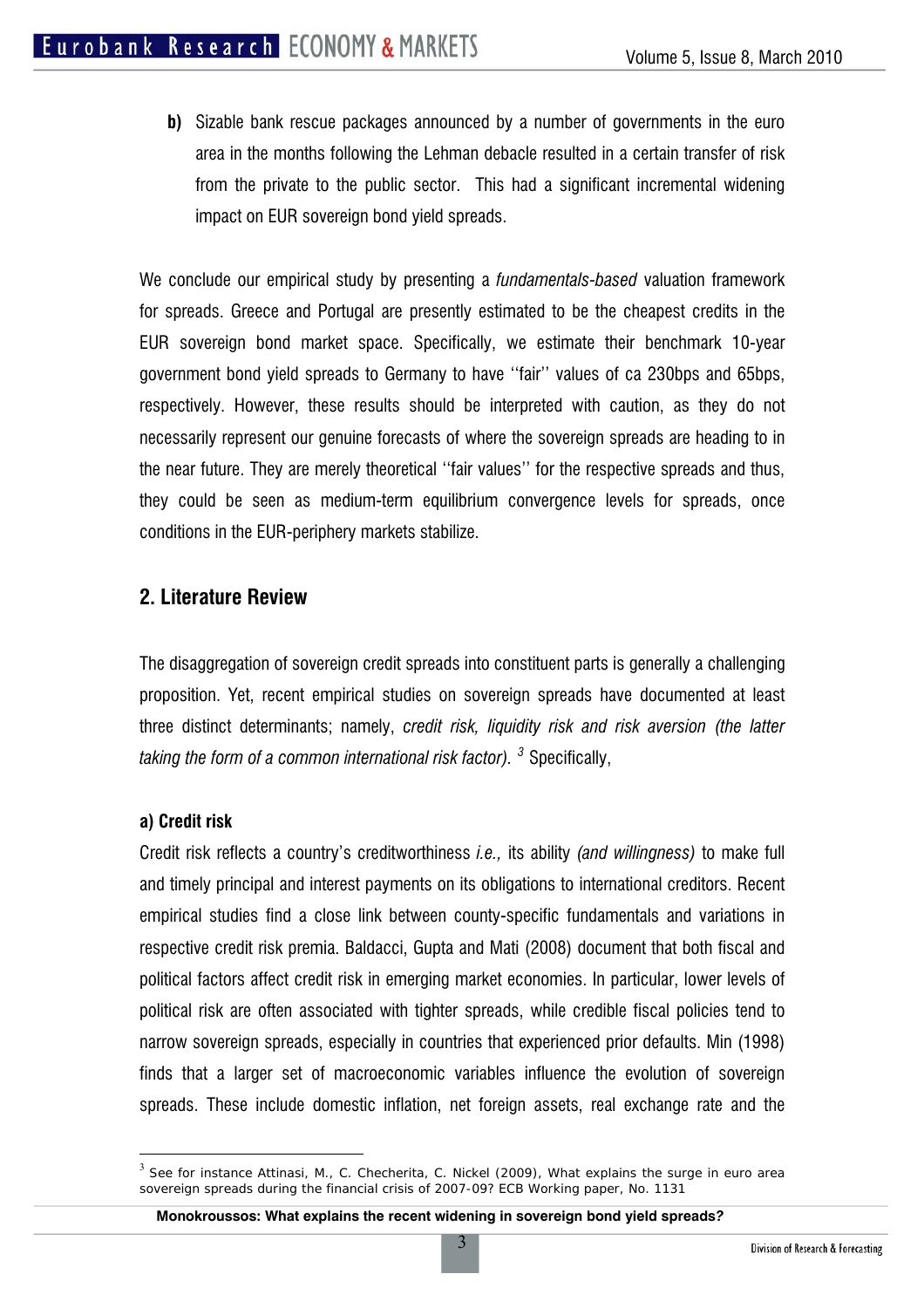terms of trade index. Rowland and Torres (2004) indicate that creditworthiness is also an important determinant of sovereign debt costs, while sovereign credit ratings themselves are found to be influenced by macroeconomic fundamentals. For European, and, in particular, euro area countries, a number of recent papers have documented a significance impact of fiscal variables such as government debt and deficit on sovereign bond spreads<sup>[4](#page-3-0)</sup>. Fiscal transparency and the quality of data reporting have also been found to be a positive influence<sup>[5](#page-3-1)</sup>. Finally, event study analyses have shown that announcements of macroeconomic data may have a significant impact on government bond yield differentials, especially in shorter horizons. On the latter point, recent studies find that US macroeconomic announcements not only affect US markets but also exert a significant effect on European bond markets<sup>[6](#page-3-2)</sup>.

#### **b) Liquidity risk**

Liquidity risk relates to the notions of **i.** *market depth,* which indicates the existence of a sufficiently large number of buy and sell orders for a particular asset and **ii.** *market breadth, which basically reflects the degree to which market orders to buy or sell a particular asset c*an move prices. Though many factors can affect market liquidity *(which may itself may be time-varying)*, more liquidity markets generally deserve a lower risk premium *(and vice-versa).* That is because in a relatively illiquid market, big players run the risk of influencing the asset price against them when *e.g.* execute consecutive market buy or sell orders. A less liquid market may also be more ease to manipulate by *informed* traders at times of increased uncertainty and large information asymmetries<sup>[7](#page-3-3)</sup>. Many studies on the determinants of sovereign credit spreads in major economies and emerging markets have empirically documented the influence of liquidity conditions on spreads. $8$  Of course, liquidity risk and credit risk may be interconnected in the sense that fiscal deterioration in the form of *e.g.* increased budget deficits may necessitate higher issuance of government debt than otherwise. Here, the first effect would *ceteris paribus* tend to widen the sovereign spreads, while the latter would enhance liquidity, thus reducing the market's liquidity risk premium.

 $\overline{a}$ 

<span id="page-3-0"></span> $^4$  E.g., Faini, R. (2006); Bernoth, K., von Hagen, J. and L.Schuknecht (2004)<br>
<sup>5</sup> See for example Bernoth, K. and G. Wolff (2008).

<span id="page-3-1"></span>

<span id="page-3-3"></span><span id="page-3-2"></span>

 $^6$  Andersson et al. (2006).<br><sup>7</sup> Here the term informed traders is borrowed from the Market Microstructure literature and indicated a trader who holds some kind of privileged information over the rest of the market with respect to e.g.<br>the underlying or fundamental value of a particular asset.

<span id="page-3-4"></span> $8$  See for instance, Barrios et al. (2009) and Attinasi, M., C. Checherita, C. Nickel (2009),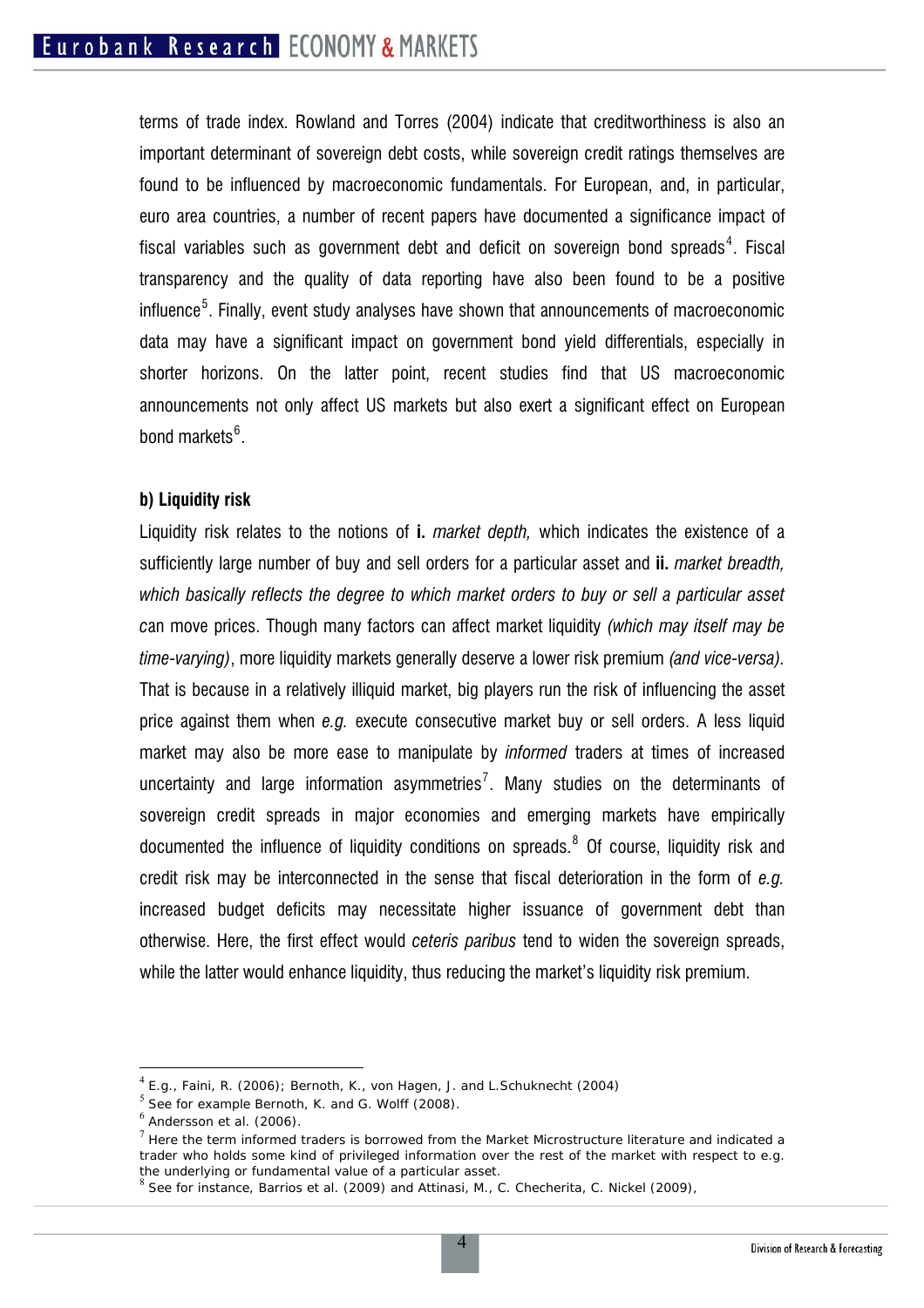#### **c) Risk aversion**

More recently, there has been increased emphasis on global factors such as contagion from systemically-important events, investor risk appetite, interest rate expectations and world market volatility. In those lines, Weigel and Gemmill (2006) find that a small set of variables is able to explain up to 80% of the variance of the estimated *distance-to-default* for each one of the four Latin American emerging market economies under examination. Specifically, countryspecific variables account for only about 8% of the explained variance, while the largest part of the latter (45%) is explained by regional factors, including joint stock-market returns, volatility and market sentiment. Global conditions, related mainly to US stock-market returns, explain another 25% of the variance. Of the 20% variance which remains unexplained, more than half is due to another common (but unidentified) factor.

For euro are bond markets, recent studies generally document that the international risk factor has a larger impact in countries with high debt ratios (Codogno et al. 2003) and fiscal deficits (Haugh et al. 2009). Using a dynamic panel approach to explain the determinants of widening sovereign bond yield spreads in a sample of selected euro area countries during the period July 2007-March 2009, Attinasi, Checherita and Nickel (2009) find that international risk aversion explains as much as 55.6% of the daily change in sovereign spreads over Germany. The latter study also shows that the remainder of the corresponding cumulative change in spreads over the said period can be attributed to **i.** the expected fiscal balance and government debt over Germany (7.7% and 13.6%, respectively) **ii.** bond market liquidity conditions relative to Germany (13.9%) and **iii.** the bank support packages announced by many Eurozone government in the months following the Lehman collapse (9.2%).

5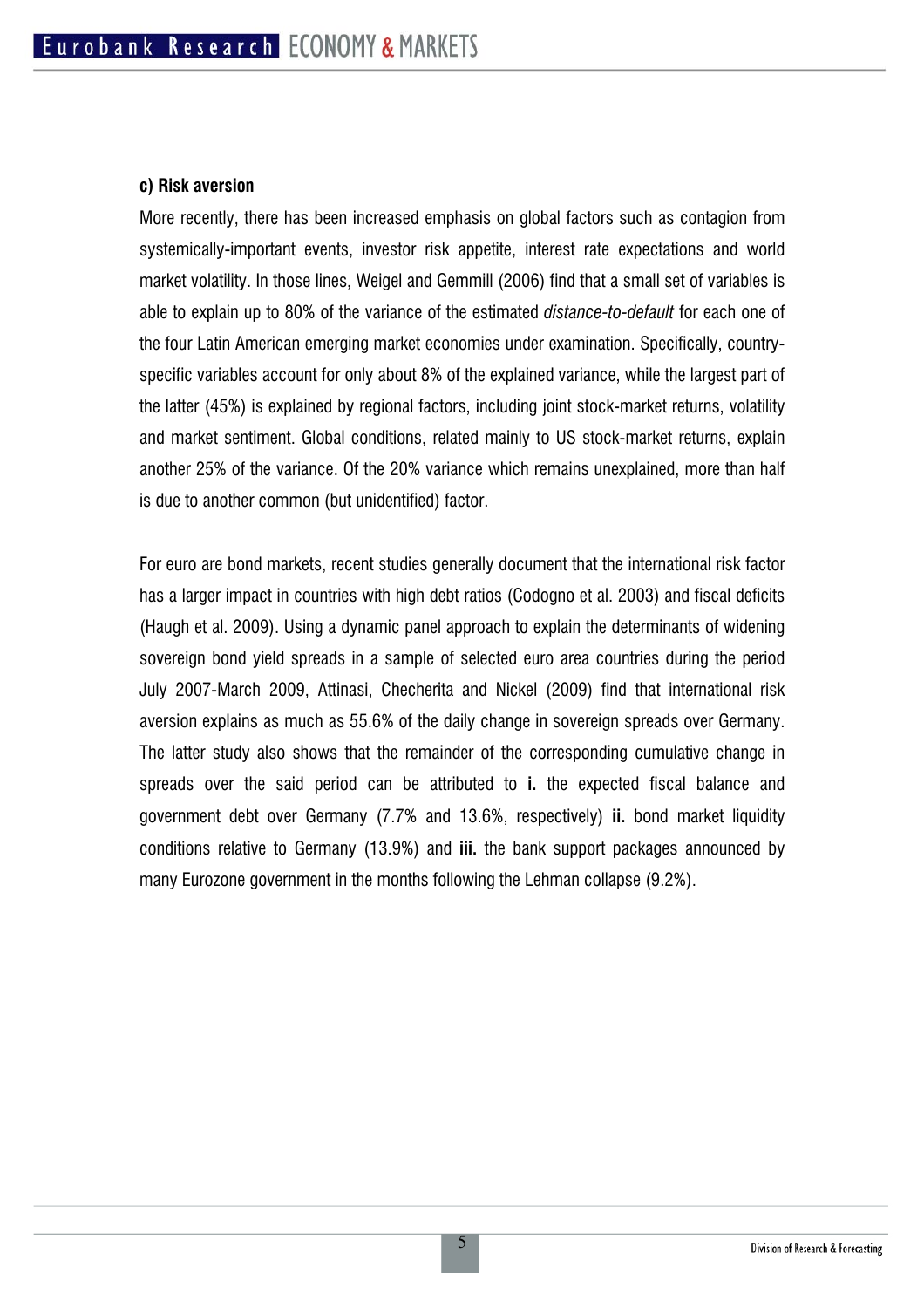### **3. Government bond yields in the euro area in historical perspective**

At the onset of the subprime crisis in the third week of July 2007, the yield differential of the 10-year benchmark GGB over its German counterpart (Bund) was around 27.5 basis points (bps), not far from the corresponding Italian (25.5bps) and Irish ([9](#page-5-0)bps) spreads<sup>9</sup>. Table A1 below shows some basic statistics for the 10-year government bond yields spreads of selected EMU countries over the period March 2003-July 2007.

|              | <b>AUSTRIA</b> | <b>BELGIUM</b> | <b>FINLAND</b> | <b>FRANCE</b> | <b>GREECE</b> | <b>IRELAND</b> | <b>ITALY</b> | <b>NETHERLANDS</b> | PORTUGAL | <b>SPAIN</b> |
|--------------|----------------|----------------|----------------|---------------|---------------|----------------|--------------|--------------------|----------|--------------|
| Mean         | 3.7            | 4.8            | 1.7            | 3.0           | 21.4          | $-2.4$         | 19.6         | 2.8                | 10.4     | 2.1          |
| Median       | 3.5            | 5.1            | 1.3            | 2.9           | 21.5          | $-1.1$         | 19.5         | 2.6                | 12.5     | 1.8          |
| Maximum      | 21.7           | 14.8           | 16.8           | 14.0          | 43.3          | 10.2           | 42.4         | 17.7               | 21.8     | 12.2         |
| Minimum      | $-8.0$         | $-2.8$         | $-11.2$        | $-9.1$        | 7.0           | $-14.6$        | 10.7         | $-6.8$             | $-3.1$   | $-8.5$       |
| Std. Dev.    | 4.3            | 2.9            | 5.3            | 2.7           | 6.4           | 4.6            | 5.8          | 3.6                | 6.8      | 3.2          |
| Skewness     | 0.37           | 0.23           | 0.29           | $-0.39$       | 0.05          | $-0.32$        | 0.64         | 0.26               | $-0.78$  | 0.38         |
| Kurtosis     | 4.04           | 3.54           | 2.79           | 6.54          | 2.77          | 3.07           | 3.28         | 3.84               | 2.25     | 3.58         |
| Observations | 227            | 139            | 227            | 227           | 227           | 84             | 227          | 227                | 138      | 227          |

**Table A1: Sample statistics - 10yr government bond yield spreads vs. Germany (in bps)** Sample: 3/14/2003-7/19/2007; end-of-week observations

Source: Eurobank EFG Research Bloomberg, Reuters

 $\overline{a}$ 

The subsequent period leading to the rescue of Bear Sterns on March 16, 2008 saw Euro zone periphery sovereign spreads rising to levels not seen since early 2001, even though German bond yields remained at low levels with a tendency even to fall, supported by flightto-safety flows and expectations of lower rates of future economic activity and inflation. At the close of the trading session on March 14, 2008, one day before Bear Sterns hammered out an emergency funding deal with the U.S. Federal Reserve and JPMorgan, the 10-year Bund yield stood 3.73% compared to ca 4.44% at the end of the third week of July 2007. At the market

<span id="page-5-0"></span> $9$  Besides the 10-year GGB-Bund yield spread we concentrate here on the evolution of the corresponding spreads of Italy and Ireland. Among other reasons, this is because: i. in the period leading to the fall of Lehman Brothers in Sept. 2008 (and following Greece's entry into the euro area), the Greek and Italian benchmark government bonds have exhibited similar yield levels and spreads co-movement, thanks to the fundamental commonalities of the two markets e.g,. comparable sovereign risk ratings and public debt ratios ii. In the period right before the subprime crisis erupted, the Irish 10-year bond yield was trading broadly at par with the German benchmark. The corresponding yield differential consequently followed the general widening trend experienced in other euro area periphery markets and hit levels comparable with the Greek yield spread following the nationalization of Anglo Irish on January 15, 2009.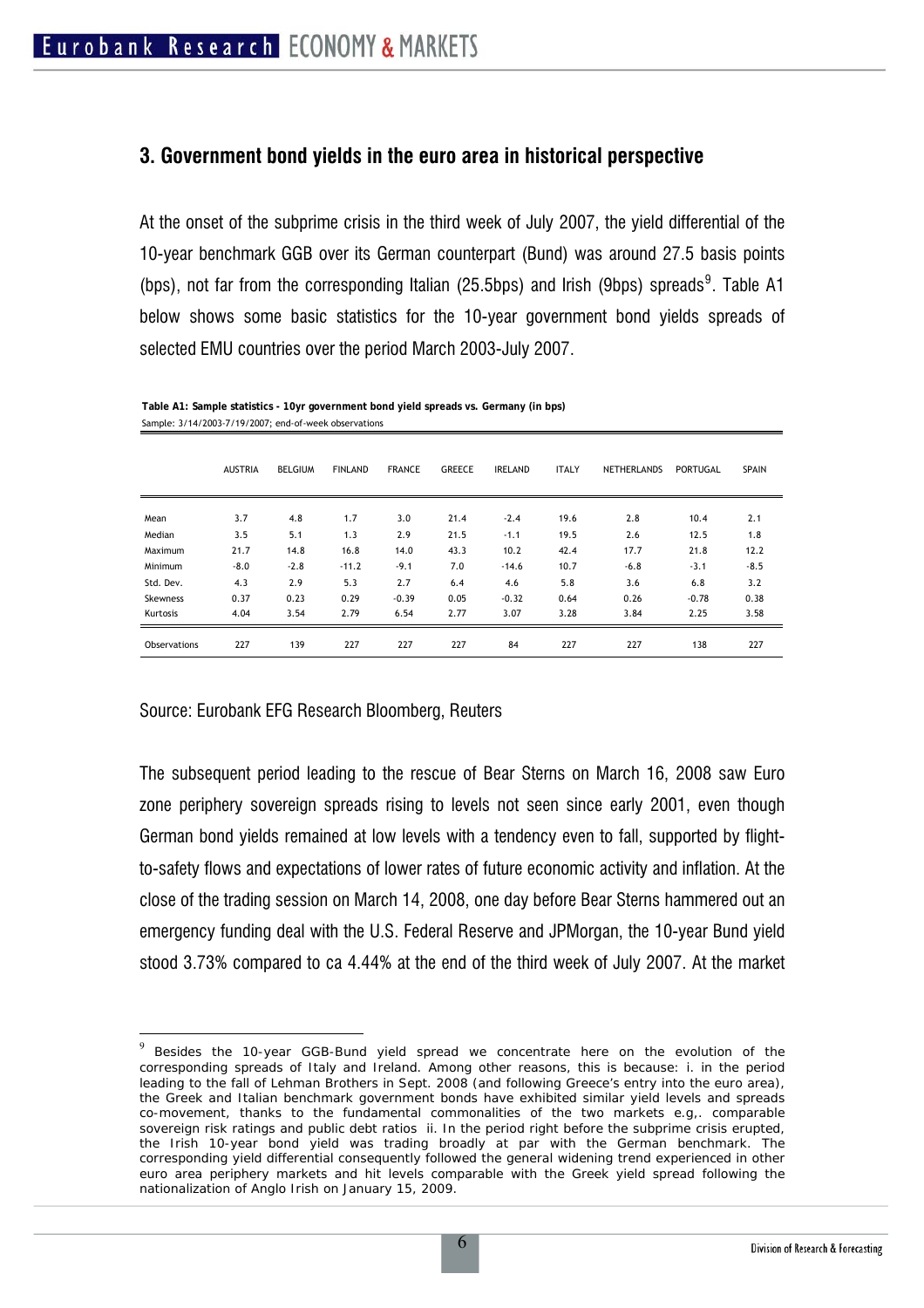close of that same day, the corresponding 10-year government bond spreads of Greece, Italy and Ireland were 68bps, 63bps and 41bps, respectively.

Evidently, public support to rescue Bear Sterns created a link between the global financial sector and public finances<sup>[10](#page-6-0)</sup>. This along with a temporary spike in inflation expectations  $$ among other reasons, due to the strong rallies in world commodity prices in Q2 2008 - prompted a subsequent bear-market sell-off in Eurozone government bonds, with the 10-year Bund yield hitting in June 2008 highs above 4.60%. The said yield mostly remained at 4.20% plus levels for the greater part of the third quarter of that year, but declined precipitously following the Lehman Brothers collapse in mid-September 2008. The 10-year German bond yield fell to multi-decade lows near 3.00% in December 2008 and temporarily eased below 2.90% a month latter amid rising investor fears over the viability of the Economic and Monetary Union (EMU) following the nationalization of Anglo Irish on January 15, 2009.

In contrast to the sharp post-Lehman declines evidenced in short-, medium- and long-dated yields in U.S., Germany and other major government bond markets, sovereign spreads in euro area periphery markets widened sharply, recording levels not seen since the inception of EMU in January 1999 (Table A2). Indicatively, the 10-year bond yield spread of Greece hit levels near 300.5bps on March 12, 2009, while the corresponding Italian and Irish spreads recorded highs of 158.6bps and 283.5bps on January 27, 2009 and March 19, 2009, respectively. These dramatic developments interrupted a long period of remarkable convergence and stability in euro area sovereign bond markets that used to epitomize the market's confidence in the stability and longevity of EMU.

|                 | <b>AUSTRIA</b> | <b>BELGIUM</b> | <b>FINLAND</b> | <b>FRANCE</b> | <b>GREECE</b> | <b>IRELAND</b> | <b>NETHERLANDS</b> | PORTUGAL | <b>SPAIN</b> |
|-----------------|----------------|----------------|----------------|---------------|---------------|----------------|--------------------|----------|--------------|
| Mean            | 41.7           | 45.3           | 31.7           | 25.5          | 124.7         | 104.2          | 29.4               | 65.6     | 49.2         |
| Median          | 33.5           | 39.9           | 26.0           | 23.6          | 115.1         | 97.6           | 23.5               | 55.4     | 49.6         |
| Maximum         | 120.0          | 133.7          | 92.6           | 62.7          | 367.8         | 286.5          | 83.4               | 175.3    | 117.3        |
| Minimum         | 3.4            | 9.1            | 1.7            | $-2.1$        | 26.4          | $-5.4$         | 6.5                | 19.9     | 2.5          |
| Std. Dev.       | 28.9           | 25.9           | 20.6           | 14.0          | 87.6          | 81.5           | 19.3               | 38.0     | 30.6         |
| <b>Skewness</b> | 0.75           | 0.99           | 0.98           | 0.46          | 0.67          | 0.37           | 1.09               | 0.99     | 0.41         |
| Kurtosis        | 2.67           | 3.71           | 3.17           | 2.64          | 2.36          | 1.91           | 3.39               | 3.30     | 2.30         |
| Observations    | 227            | 139            | 227            | 227           | 227           | 84             | 227                | 138      | 227          |

**Table A2: Sample statistics - 10yr government bond yield spreads vs. Germany (in bps)** Sample: 7/19/2007- 2/28/2010; end-of-week observations

 $\overline{a}$ 

<span id="page-6-0"></span> $10$  See Mody, Ashoka, 2009, "From Bear Sterns to Anglo Irish: How Eurozone Sovereign Spreads Related to Financial Sector Vulnerability'', *IMF Working Papers WP/09/108.*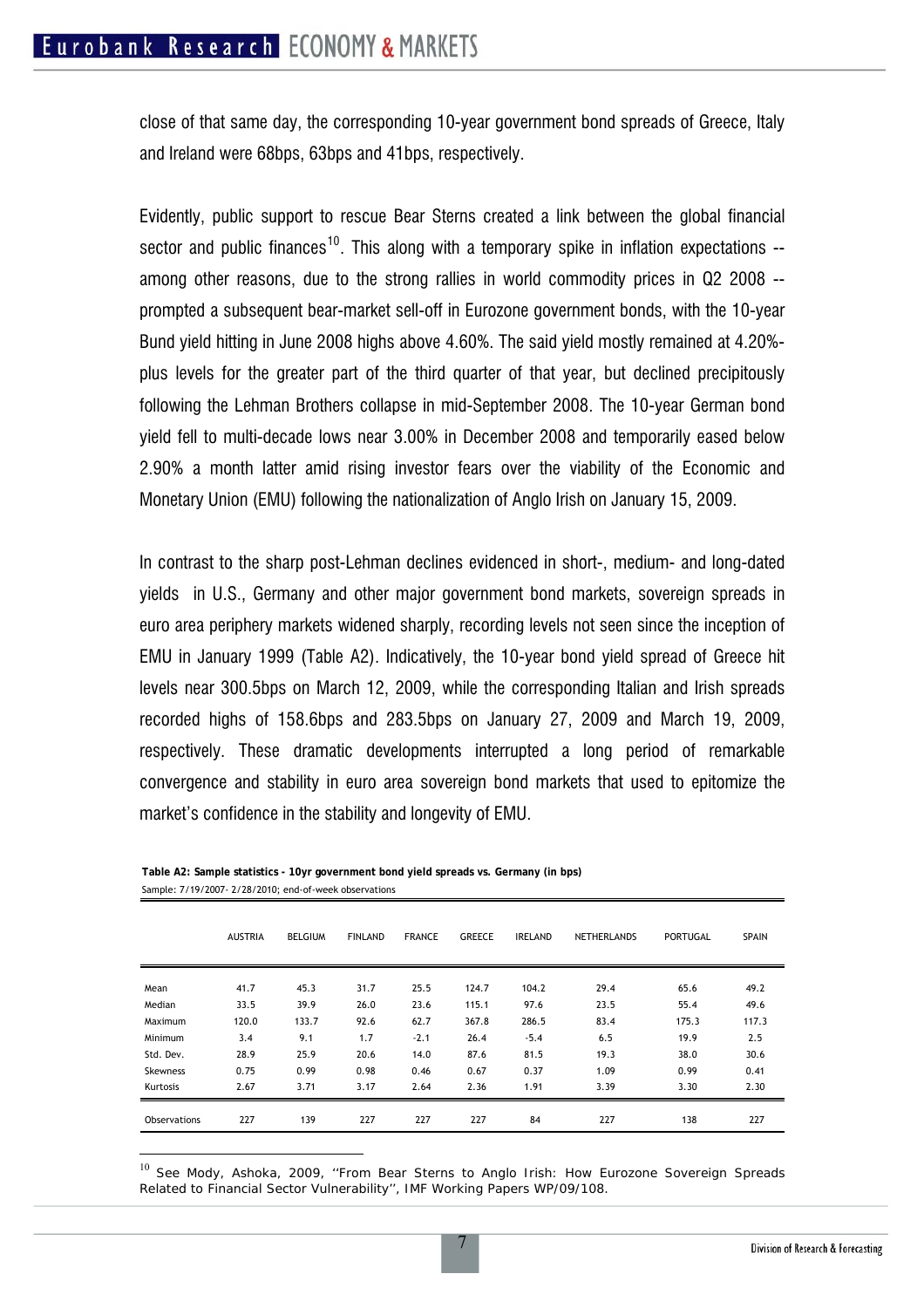Source: Bloomberg, Reuters, Eurobank EFG Research

The strong recovery in investor sentiment since mid-March 2009 as a result of a coordinated effort by international organizations, monetary authorities and government around the world to support financial institutions and assist aggregate demand allowed a rapid de-escalation of euro area sovereign bond spreads. Indicatively, the 10-year Greek bond (GGB) yield spread vs. the 10-year German benchmark (Bund) hit in August 2009 multi-monthly lows around 108bps. Other euro area sovereign bond spreads also tightened significantly, with the 10-year bond yields differentials of Ireland, Spain, Portugal and Italy recording lows of ca 136bps, 45bps, 43bps and 6bps, respectively in August 2009.



However, conditions in the EMU sovereign credit markets worsened anew since last November as a result of mounting market fears over the ability of Greece and other euro area countries including Portugal, Spain and Italy to put their fiscal accounts in order and meet rising external financing needs in an environment of weak economic growth and persisting dis-functionalities in world credit markets *(Graph 1i).* 

But what caused the dramatic rise in Euro zone periphery spreads after the Lehman incidence, their subsequent de-escalation and the recent re-widening to new multi-year highs?

Anecdotally, some of the main drivers of these moves are the following:

#### **a) Flight-to-safety flows & re-evaluation of risk on the part of investors**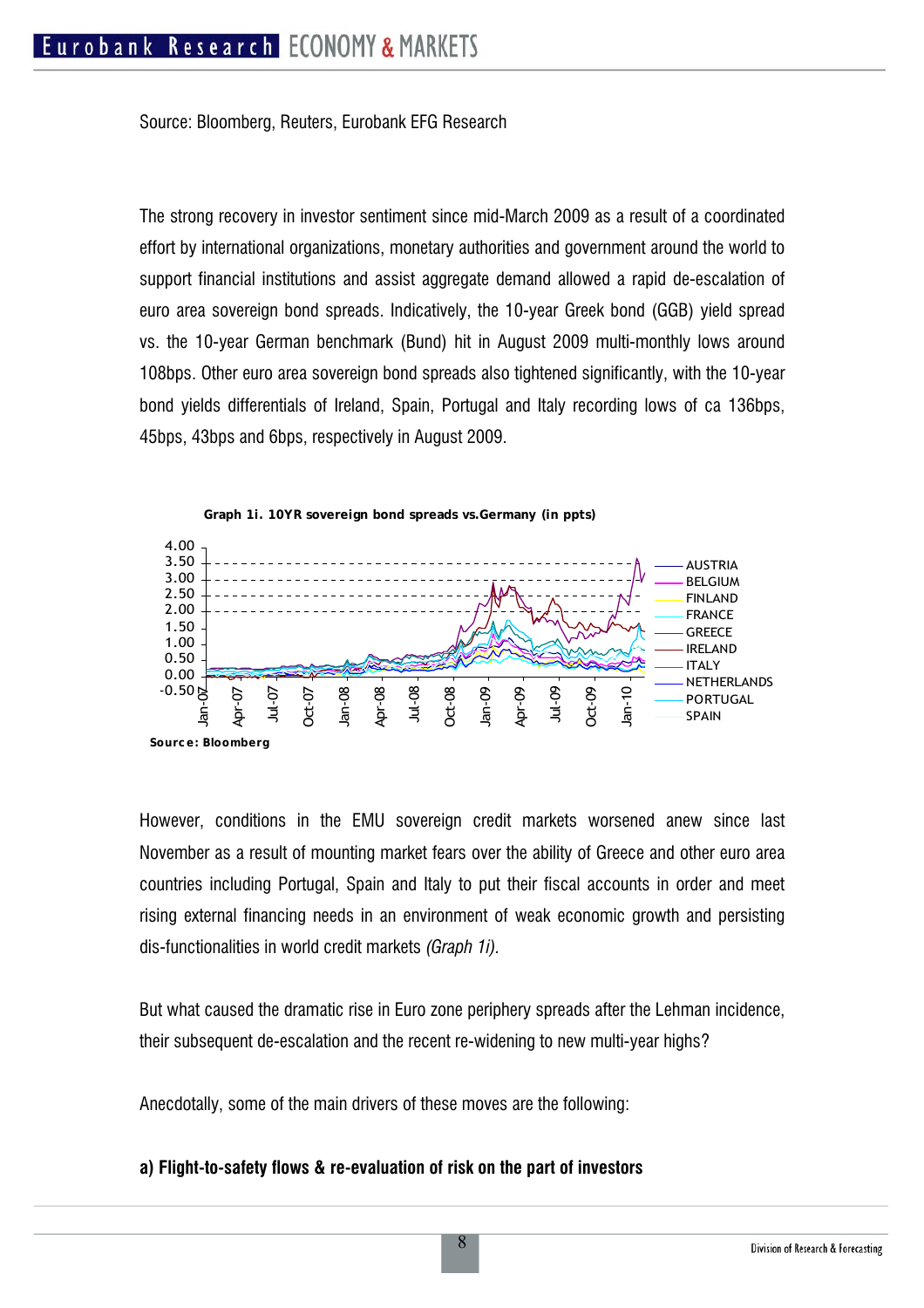In periods of increased political and economic uncertainty, it is customary for investors to flee riskier assets and channel their capital to traditional safe-havens such as gold, money market funds, US & German government bonds and other higher-quality assets. This phenomenon was observed in many instances in the past and, again, in the aftermath of the Lehman Brothers debacle, albeit with a much higher intensity and duration. Indicatively, the yield of the benchmark 10-year U.S. Treasury note hit 50-year lows near 2.05% on December 30, 2008 while the yield of the German counterpart recorded multi-year lows around 2.89% on January 15, 2009. In the euro area, the earlier strong positive correlation between the government bond yields of the so-called *core* (eg., Germany and France) and *periphery* markets (eg., Ireland, Greece, Italy, Spain and Portugal) broke down after September 2008, suggesting that investors now tend to view the two markets as distinct asset classes with intrinsic characteristics (graph 1.ii). Indeed, even in more recent months, and in spite of the recent significant improvement in global financial market conditions, pockets of increased macro economic uncertainty and sporadic sell-offs in riskier markets have tended to benefit core Eurozone bond markets and, concurrently, exercise downward pressure on periphery markets (and vise-versa).



#### **b) Financial crisis leads to major re-evaluation of risk on the part of investors**

Risk aversion skyrocketed and money market spreads exploded to unprecedented levels after the Lehman incidence, leading to a major change on how market participants viewed lowerrated credits. In this environment, sovereign names exhibiting inconsistent domestic policy frameworks, large current account deficits and other macro imbalances suffered the most on fears over their ability to maintain high rates of growth and meet large external borrowing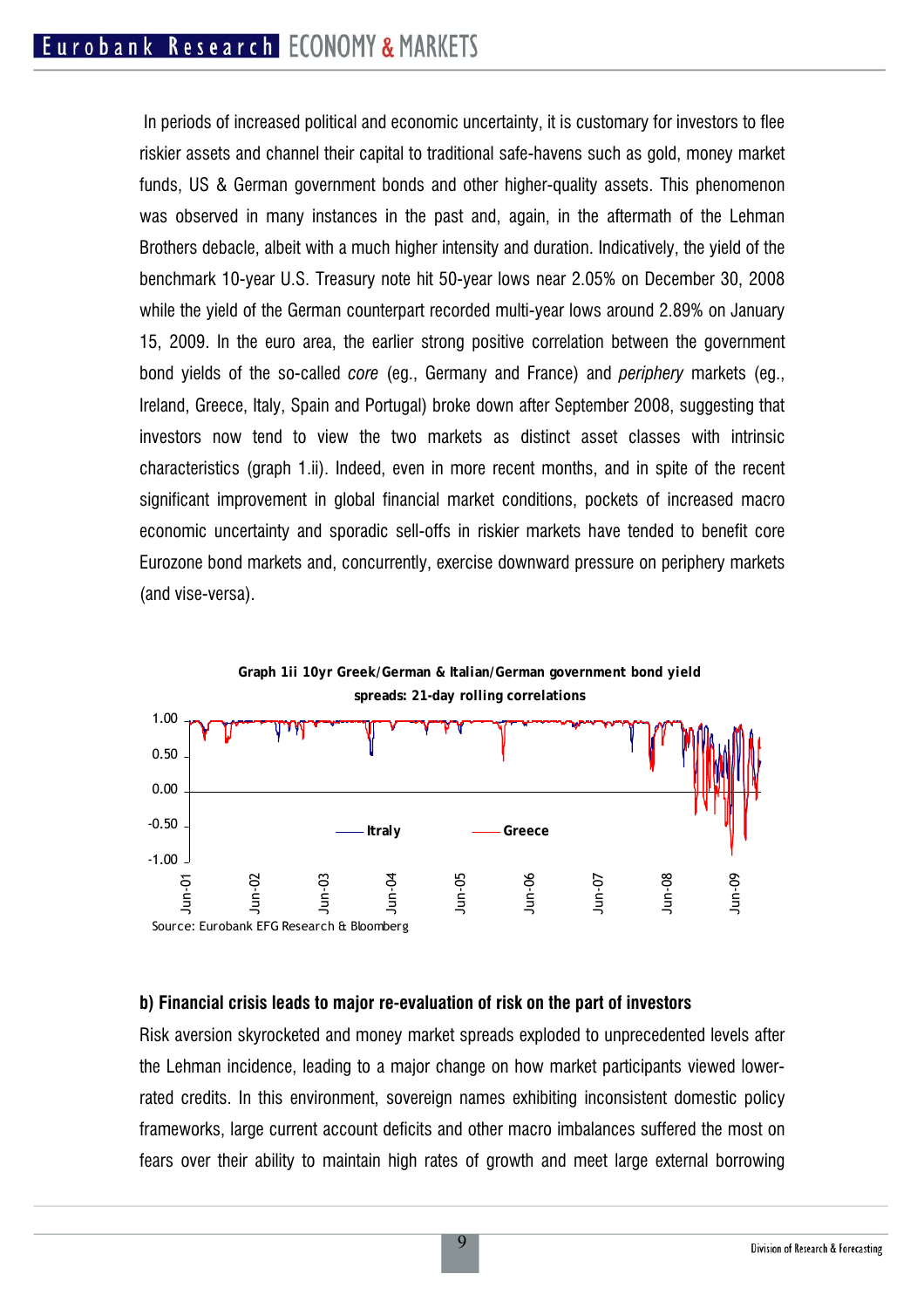needs. In view of these weaknesses, the FX, equity and rate markets in Central and Eastern Europe (CEE) came under immense selling pressure in the aftermath of the Lehman debacle, amid fears over a major financial and economic collapse in the region.

## **c) Downward revisions to world economic growth forecasts & perceptions of increased deflation risks**

It is an empirically documented result that short-dated bond yields (maturities of up 2-3years) are mainly driven by monetary policy expectations, while intermediate and longer-maturity yields are driven by a) expectations regarding the future evolution of short-rates b) expectations about future inflation and c) term-related and various other risk premia<sup>[11](#page-9-0)</sup>. The Lehman Brothers collapse and the consequent distortions in global financial markets prompted rapid and significant revisions to the outlook of world economic growth and raised fears of deflation. As a result, short-maturity yields in U.S. and Germany fell precipitously since Q4 2008, tracking aggressive rate cuts by the Fed and the ECB and have remained at very low levels so far this year, supported by expectations of excessively low policy rates for longer[12](#page-9-1). In a similar vein, longer-dated yields *(maturities of 5-year of longer)* in the U.S. and Germany fell to multi-year lows following the Lehman incidence, driven lower by declining real rates and, primarily, collapsing inflation premia. Notably, breakeven rates in the U.S. and the Eurozone temporarily touched negative levels in November 2008, implying medium-term expectations of persisting deflation. Breakeven rates have bounced strongly in recent months, returning to levels more consistent with historical averages.

## **d) Credit crunch takes a heavy toll on countries featuring acute macro imbalances and large borrowing requirements**

The previous two points provide some fundamental rationale for the sharp yield declines in major government bond markets in the period following the collapse of Lehman Brothers. They also help to explain the incipient widening in the Eurozone periphery spreads, albeit from the side of reference (i.e., Bund) yields. But, as we have noted already, over the corresponding period a break occurred in the previous positive correlation between the euro area core and periphery spreads. Apart from any technical-, and flow-related reasons, eg.,

 $\overline{a}$ 

<span id="page-9-0"></span><sup>&</sup>lt;sup>11</sup> See for instance Diebold, F.X., Li, C., 2005. Forecasting the term structure of government bond yields. Journal of Econometrics 130 (2006) 337-364.<br><sup>12</sup> Following the Lehman collapse, the ECB delivered 325bps of cumulative rate cuts, bringing its key

<span id="page-9-1"></span><sup>2-</sup>week refi rate down to 1.00% on May 7, 2009. In a similar vein, the Fed reduced its funds target rate by a further 187.5bps, bringing it to .0.00%-0.25% on December 16, 2008.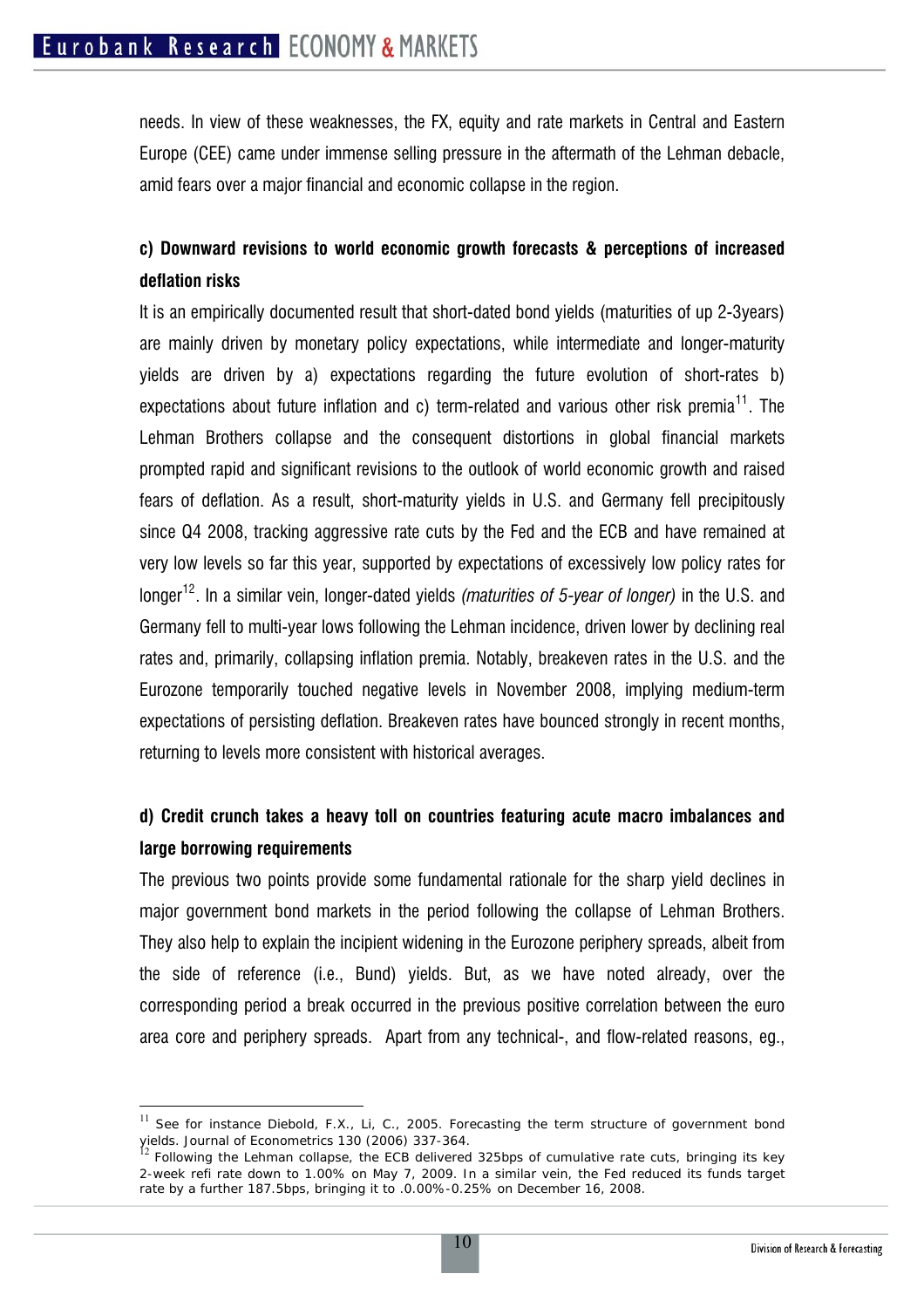higher cost of funding for carrying leveraged positions, fire-sales by hedge funds and other leveraged players, other, more fundamental drivers, may help explain the latter developments.

**e) Worsened fiscal positions led to a differentiation of sovereign debt markets with respect to respective-country debt-to-GDP levels.** While Lehman was allowed to go bankrupt, authorities in the U.S., the Euro zone, Japan and other G20 economies made it immediately clear that certain entities were *too big to fail* and proceeded with aggressive measures to shore up their financial sectors. This, in turn, shifted the focus on the potential fiscal impact of such rescue packages and led to differentiation of countries with respect to their prevailing debt-to-GDP levels. This had significant repercussions for Euro zone periphery bond spreads, especially for member States exhibiting structurally weak fiscal positions eg., Ireland and Greece.

## **4. A Dynamic Panel framework for explaining euro area sovereign bond spreads during the recent financial crisis**

#### **4.1 Data and model specification**

 $\overline{a}$ 

In this chapter we present a dynamic panel model to explain 10-year euro area government bond yield spreads vs. Germany. The countries examined in our study include Greece, Portugal, Spain, Belgium, Netherlands, Austria, Italy, Ireland, France, Finland and Germany. We exclude from our study the rest of EU-16 countries as they do not currently have liquid 10year government bond markets. Our data consist of *(average)* monthly observations spanning the period from July 2007 *(eruption of sub-prime crisis in the US)* to January 2010. The main results of our model remain broadly robust to alternative model specification, different data frequencies (eg., weekly) and alternative time spans (eg., September 2008-January 2010). Moreover our coefficient estimates are broadly highly significant and the fit of the model impressively high (over 0.70) under alternative model specifications.

The equation below shows the general form of our baseline specification  $13$ .

<span id="page-10-0"></span><sup>&</sup>lt;sup>13</sup> Our model specification is broadly in line with Maria-Grazia Attinasi, Cristina Checherita and Christiane Nickel ''What explains the surge in euro area sovereign spreads during the financial crisis of 2007-09?'' ECB Working Paper Series NO 1131/December 2009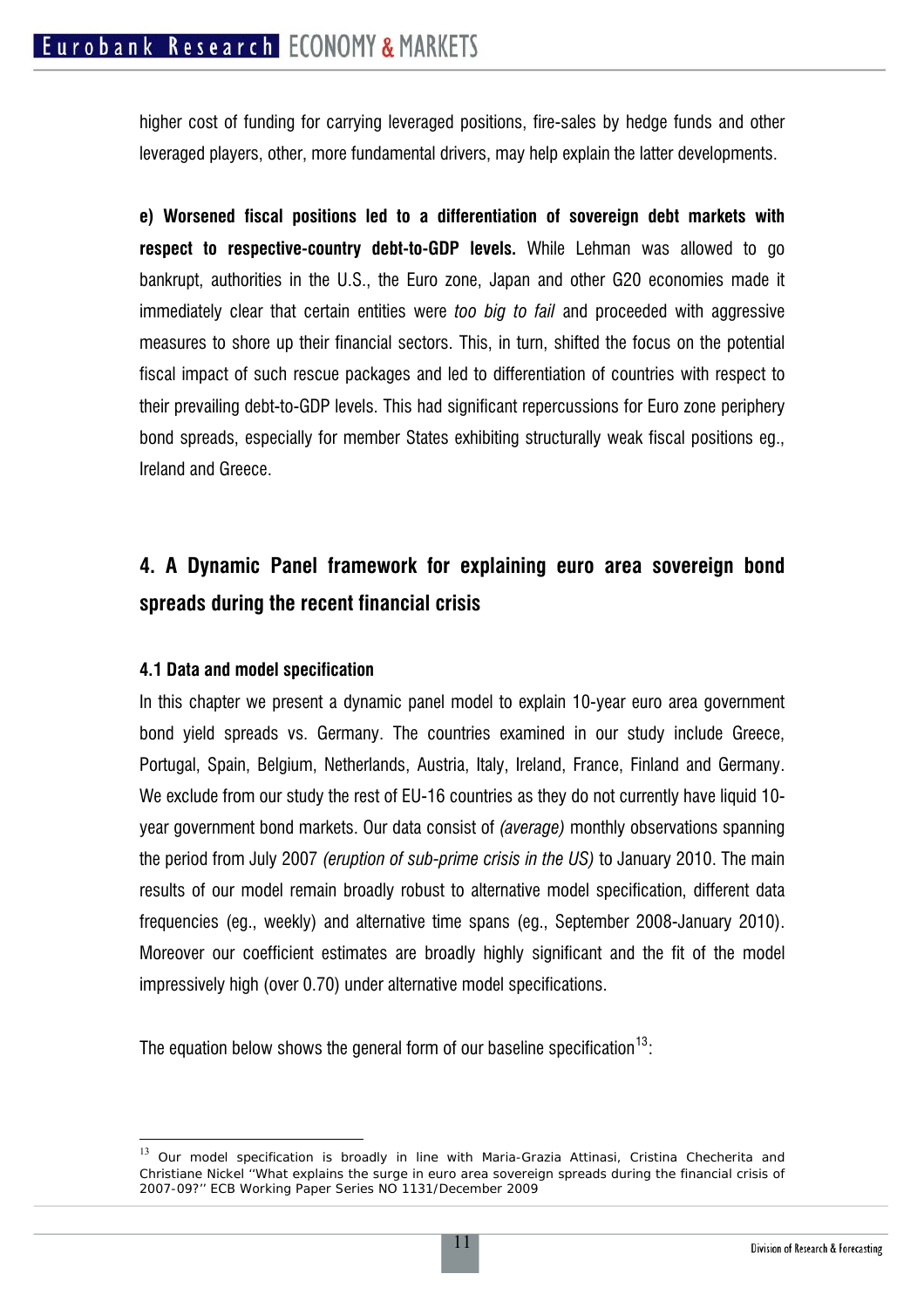$+ b_6 * (Liquidity)_t + e_t$  $b_3 * (Debt Ratio)_t + b_4 * (Dummy)_{Bank Re scale} + b_5 * (Risk Aversion)_t$  $t$  *(Sovereign Spread)*  $t = c + b_1 *$  *(Sovereign Spread )* $t_{i-1} + b_2 *$  *(Budget Balance)* 

Where,

**SovereignSpread** <sub>t</sub> : 10-year government bond yield spread vs. Germany (in levels)

#### **List of independent variables**

*i. SovereignSpread <sub>t-1</sub>* : 1<sup>st</sup> lag of 10-year government bond yield spread vs. Germany. This is to capture any persistency in the dependent variable.

#### *ii. Fiscal variables - proxies for credit risk*

- *BudgetBalancet* : expected general government budget balance *(%-of-GDP)* relative to Germany. Here we use the arithmetic average for a 2-year period of a country's expected budget balances as they appear in the in the European Commission Forecasts *(released bi-annually*). In our study, we use country deficit differences to Germany.
- *DebtRatio<sub>t</sub>*: expected public debt ratio *(%-of-GDP)* relative to Germany. Again, we use here the arithmetic average for a 2-year period of a country's expected public debt ratios as they appear in the in the European Commission Forecasts. In our study we use country debt-ratio differences vs. Germany.

*iii. Dummy<sub>BankRescue</sub>* country-specific dummy aiming to capture the effect of the bankingsector support packages introduced in late 2008 in all of the countries included in the analysis (see Table A3). This dummy takes the value of 1 in the month of announcement of the country's banking-sector rescue package onwards (and the value of 0 otherwise). The idea here is to examine whether these packages had a widening effect on sovereign spreads as they signified a transfer of risk from the private sector (banks) to public sector.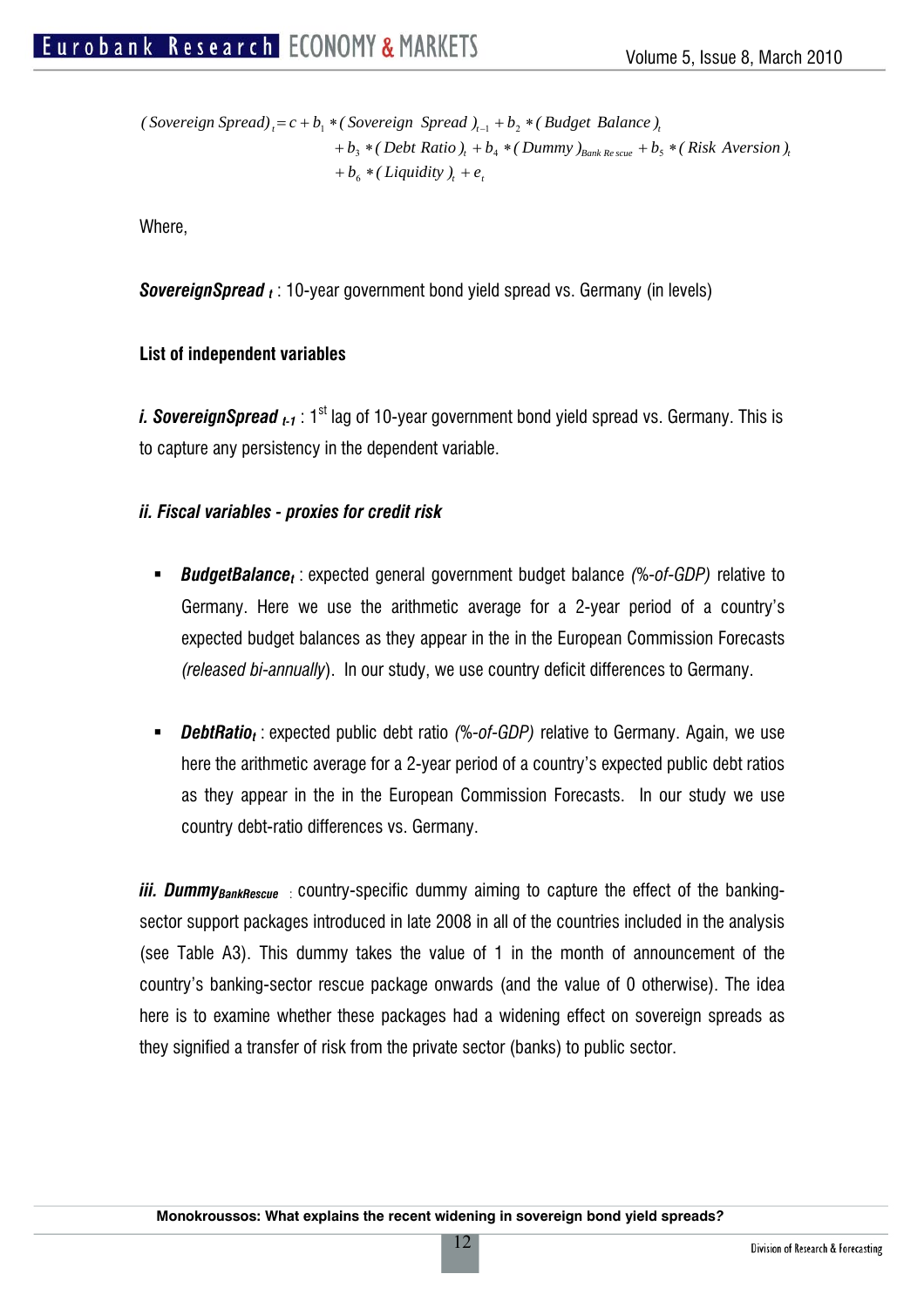|                    | Table A3: Bank rescue packages (as % of country GDP) |                             |                        |  |  |  |  |
|--------------------|------------------------------------------------------|-----------------------------|------------------------|--|--|--|--|
|                    | Date of (first)                                      |                             |                        |  |  |  |  |
| Country            | announcement                                         | Cumulative recapitalisation | Cumulative guarantees* |  |  |  |  |
| <b>AUSTRIA</b>     | 13/10/08                                             | 5.0                         | 26.0                   |  |  |  |  |
| <b>BELGIUM</b>     | 26/09/08                                             | 5.1                         | 74.0                   |  |  |  |  |
| <b>GERMANY</b>     | 06/10/08                                             | 3.5                         | 19.0                   |  |  |  |  |
| <b>SPAIN</b>       | 07/10/08                                             | 2.8                         | 9.1                    |  |  |  |  |
| <b>FINLAND</b>     | 20/10/08                                             | 2.1                         | 26.4                   |  |  |  |  |
| <b>FRANCE</b>      | 30/09/08                                             | 2.0                         | 16.4                   |  |  |  |  |
| <b>GREECE</b>      | 15/10/08                                             | 5.2                         | 6.0                    |  |  |  |  |
| <b>IRELAND</b>     | 29/09/08                                             | 5.0                         | 259.0                  |  |  |  |  |
| <b>ITALY</b>       | 08/10/08                                             | 3.0                         |                        |  |  |  |  |
| <b>NETHERLANDS</b> | 26/09/08                                             | 18.0                        | 33.7                   |  |  |  |  |
| PORTUGAL           | 13/10/08                                             | 2.3                         | 11.9                   |  |  |  |  |

Note: The table reflects the cumulative amounts of bank rescue packages as released in some countries in subsequent announcements \* Includes retail deposit guarantees.

Source: Attinasi, M., C, Checherita, C, Nickel (2009)

 $\overline{a}$ 

*iv. RiskAversion<sub>t</sub>*: our *Risk Aversion Indicator* is proxied in our baseline specification by the Itraxx Main index. As a robustness check, we also use a custom-made risk aversion indicator which is deduced as the *first principal component* of a set of observed variables including:

- a) the 1month LIBOR-OIS spread, which constitutes a widely-monitored indicator of implied counterparty risk in money markets
- b) the 1 month implied volatility in the EUR-JPY exchange rate
- c) an equity-market volatility index (here the Vstoxx index) and
- d) a proxy for private-sector credit risk, represented here by the yield spread between US BBB-rated corporate paper and similar-time-to-maturity US Treasury securities<sup>[14](#page-12-0)</sup>.

In general, the principal components of set of variables are obtained by computing the eigenvalue decomposition of the observed variance matrix. The first principal component is the unit-length linear combination of the original variables with maximum variance. Subsequent principal components maximize variance among unit-length linear combinations that are orthogonal to the previous components.  $15$ 

<span id="page-12-1"></span><span id="page-12-0"></span> $14$  For a more detailed description of the relevance and historic evolution of some of these risk indicators see Eurobank EFG *Economy and Markets* (April 2009). <sup>15</sup> For additional details see Johnson and Wichtern (1992).

**Monokroussos: What explains the recent widening in sovereign bond yield spreads***?*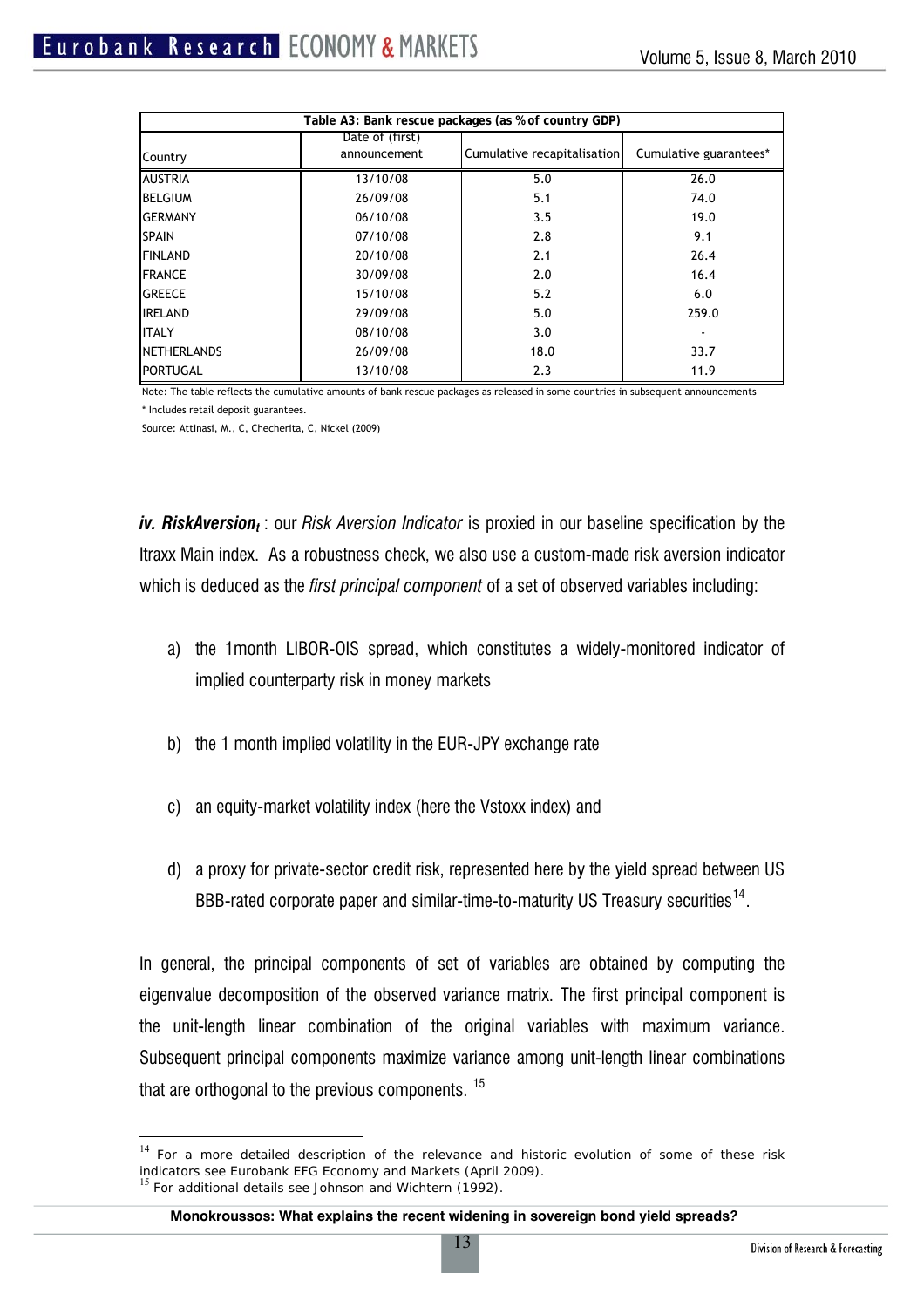Table B1 below shows the results of our principal components analysis. As the table illustrates that the  $1<sup>st</sup>$  principal component explains a significant portion (ca 84%) of the variance in the full data set. Moreover, the factor loadings indicate that all four risk indicators under examination contribute to the common factor to a very similar extent.

Eigenvalues: (Sum = 4, Average = 1) **Table B1 Principal Components Analysis** Sample: 3/14/2003 2/19/2010; Computed using ordinary correlations

|                          |                 |                   |                 | Cumulative      | Cumulative |
|--------------------------|-----------------|-------------------|-----------------|-----------------|------------|
|                          | Value           | <b>Difference</b> | Proportion      | Value           | Proportion |
| 1                        | 3.331099        | 3.002319          | 0.8328          | 3.331099        | 0.8328     |
| 2                        | 0.32878         | 0.122216          | 0.0822          | 3.659879        | 0.915      |
| 3                        | 0.206564        | 0.073007          | 0.0516          | 3.866443        | 0.9666     |
| $\overline{4}$           | 0.133557        |                   | 0.0334          | 4               | 1          |
| Eigenvectors (loadings): |                 |                   |                 |                 |            |
| Variable                 | PC <sub>1</sub> | PC <sub>2</sub>   | PC <sub>3</sub> | PC <sub>4</sub> |            |
| <b>RISKBBBSPREAD</b>     | 0.479954        | 0.776479          | 0.408245        | $-0.007825$     |            |
| <b>RISKEURJPYVOL</b>     | 0.516883        | $-0.171373$       | $-0.29676$      | $-0.784472$     |            |
| <b>RISKLIBOROIS</b>      | 0.490802        | $-0.605839$       | 0.57982         | 0.236394        |            |
| <b>RISKVSTOXX</b>        | 0.511459        | 0.025912          | $-0.639592$     | 0.573289        |            |

Source: Eurobank EFG Research

Graph 2i below shows a graphical depiction of the four risk indicators utilized in our study and their  $1<sup>st</sup>$  principal component.



**Monokroussos: What explains the recent widening in sovereign bond yield spreads***?*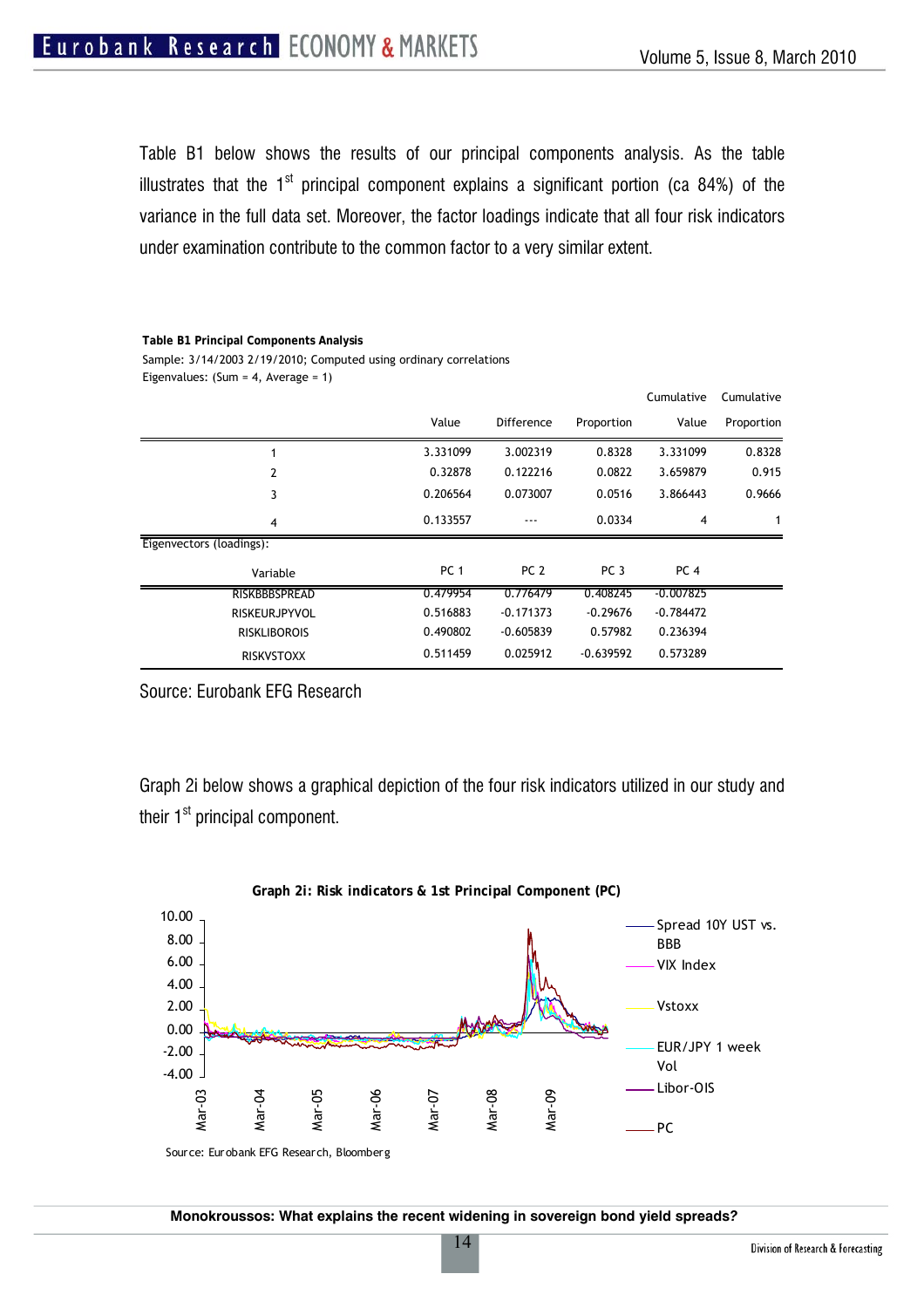To further defend the efficacy of including a general risk aversion indicator as an explanatory variable in our baseline model specification we perform a principalcomponents analysis to the full-sample of 10-year EMU sovereign bond yield differentials (levels) utilized in our study. The results of this exercise are shown on Table Bii (page 12).

The latter indicates that a common factor *(i.e., the 1st principal component)* explains an overwhelming portion of the total variation in covariance matrix of sovereign bond yield spreads over the full sample under examination. Note also that the factor loadings of sovereign spreads are of broadly of an equal magnitude. Yet, the second principal component places significant positive weighs on Greece, Ireland and to a somewhat lesser extent, Portugal and Spain. This could be interpreted as an additional spread on those countries as a result of their intrinsic vulnerabilities (week fiscal positions, high debt levels etc) during the recent crisis.

**v. Liquidity**<sub>t</sub>: depicts our liquidity indicator, which is expressed here as a country's total amount of gross government debt issuance *(taken as the ratio of domestic issuance to the total euro area bond market)* minus the corresponding German ratio. The corresponding data are available on a monthly basis from the ECB Securities Issues Statistics. Alternatively, time series of bid-ask spreads relative to Germany could be used as a proxy for market liquidity (Barrios et al. (2009)).

*vi. c and e<sub>t</sub>*: our constant and error terms, respectively.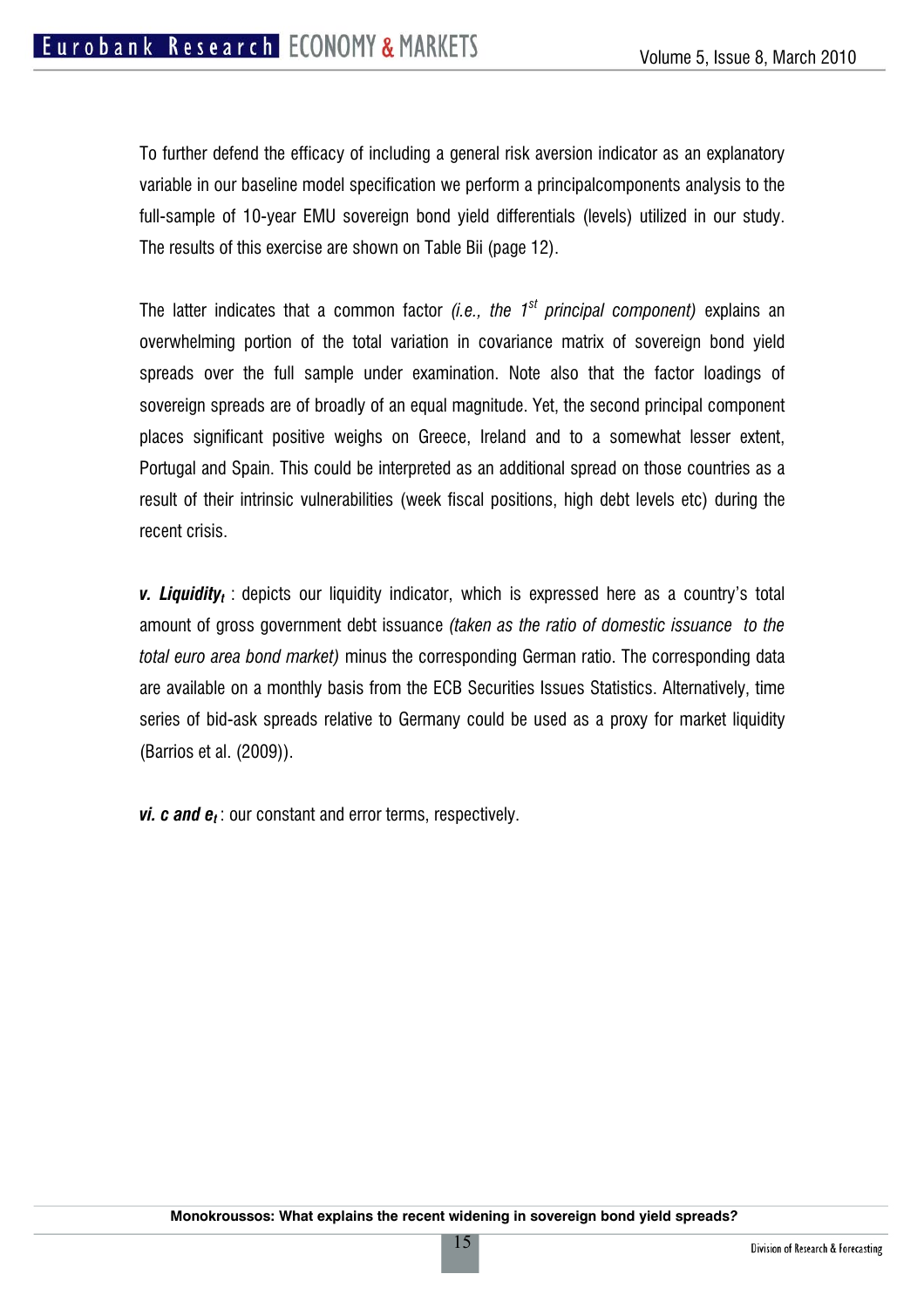#### **Table B1 Principal Components Analysis**

Sample: 3/14/2003 2/19/2010; Computed using ordinary correlations

Eigenvalues: (Sum = 4, Average = 1)

|                          |                 |                   |                 | Cumulative      | Cumulative |
|--------------------------|-----------------|-------------------|-----------------|-----------------|------------|
|                          | Value           | <b>Difference</b> | Proportion      | Value           | Proportion |
|                          | 3.331099        | 3.002319          | 0.8328          | 3.331099        | 0.8328     |
| 2                        | 0.32878         | 0.122216          | 0.0822          | 3.659879        | 0.915      |
| 3                        | 0.206564        | 0.073007          | 0.0516          | 3.866443        | 0.9666     |
| 4                        | 0.133557        | ---               | 0.0334          | $\overline{4}$  | 1          |
| Eigenvectors (loadings): |                 |                   |                 |                 |            |
| Variable                 | PC <sub>1</sub> | PC <sub>2</sub>   | PC <sub>3</sub> | PC <sub>4</sub> |            |
| RISKBBBSPREAD            | 0.479954        | 0.776479          | 0.408245        | $-0.007825$     |            |
| <b>RISKEURJPYVOL</b>     | 0.516883        | $-0.171373$       | $-0.29676$      | $-0.784472$     |            |
| <b>RISKLIBOROIS</b>      | 0.490802        | $-0.605839$       | 0.57982         | 0.236394        |            |
| <b>RISKVSTOXX</b>        | 0.511459        | 0.025912          | $-0.639592$     | 0.573289        |            |

#### **Table Bii: Principal Components Analysis**

Sample (adjusted): 12/09/2005 2/19/2010

Computed using: Ordinary correlations

Eigenvalues: (Sum = 10, Average = 1)

|                          |                 |                 |                 | Cumulative      | Cumulative      |
|--------------------------|-----------------|-----------------|-----------------|-----------------|-----------------|
| Number                   | Value           | Difference      | Proportion      | Value           | Proportion      |
| 1                        | 9.373045        | 9.04279         | 0.9373          | 9.373045        | 0.9373          |
| $\overline{2}$           | 0.330255        | 0.244148        | 0.033           | 9.7033          | 0.9703          |
| 3                        | 0.086107        | 0.03006         | 0.0086          | 9.789406        | 0.9789          |
| 4                        | 0.056047        | 0.011901        | 0.0056          | 9.845453        | 0.9845          |
| 5                        | 0.044146        | 0.004491        | 0.0044          | 9.889599        | 0.989           |
| 6                        | 0.039655        | 0.009483        | 0.004           | 9.929253        | 0.9929          |
| $\overline{7}$           | 0.030172        | 0.012773        | 0.003           | 9.959425        | 0.9959          |
| 8                        | 0.017399        | 0.003603        | 0.0017          | 9.976824        | 0.9977          |
| 9                        | 0.013796        | 0.004415        | 0.0014          | 9.990619        | 0.9991          |
| 10                       | 0.009381        |                 | 0.0009          | 10              | 1               |
| Eigenvectors (loadings): |                 |                 |                 |                 |                 |
| Variable                 | PC <sub>1</sub> | PC <sub>2</sub> | PC <sub>3</sub> | PC <sub>4</sub> | PC <sub>5</sub> |
| AUSTRIA10YR              | 0.321704        | $-0.136924$     | 0.037168        | 0.168068        | 0.17934         |
| BELGIUM10YR              | 0.320877        | $-0.193392$     | $-0.259061$     | 0.015036        | $-0.246967$     |
| FINLAND10YR              | 0.308991        | $-0.480948$     | 0.04274         | 0.417933        | 0.16668         |
| FRANCE10YR               | 0.318144        | $-0.140149$     | 0.110574        | $-0.751589$     | $-0.340371$     |
| GREECE10YR               | 0.298662        | 0.662401        | $-0.307463$     | 0.219811        | $-0.108319$     |
| IRELAND10YR              | 0.311101        | 0.305322        | 0.826579        | 0.040614        | 0.185321        |
| ITALY10YR                | 0.322054        | $-0.056425$     | $-0.015109$     | 0.316691        | $-0.484149$     |
| NETHERLANDS10Y           | 0.319251        | $-0.296749$     | $-0.037354$     | $-0.112479$     | 0.240602        |
| PORTUGAL10YR             | 0.318859        | 0.175293        | $-0.370835$     | $-0.260918$     | 0.619363        |
| SPAIN10YR                | 0.321807        | 0.19731         | $-0.023312$     | $-0.031346$     | $-0.20306$      |

**Monokroussos: What explains the recent widening in sovereign bond yield spreads***?*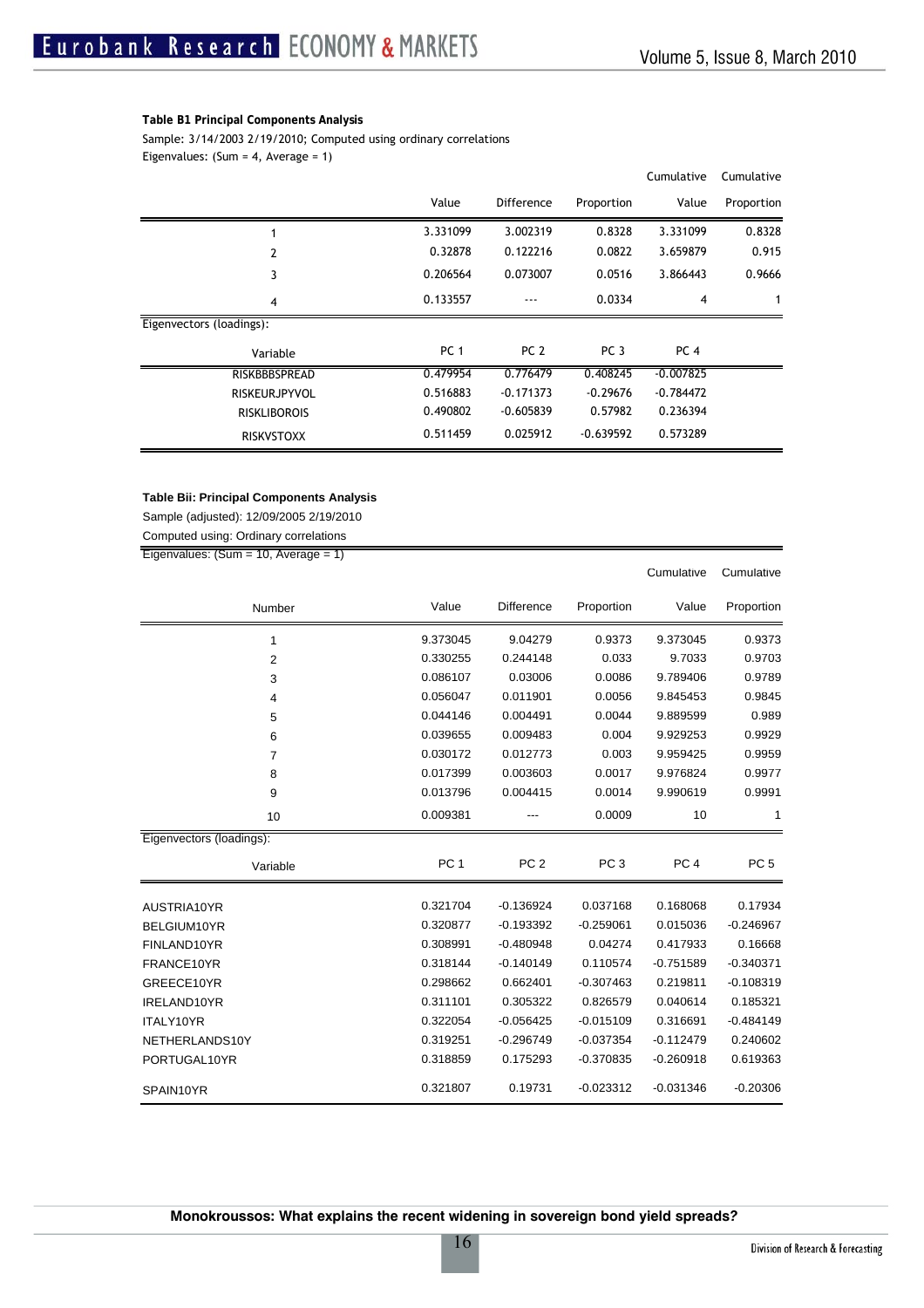#### **4.2 Empirical results & interpretation**

Tables D1 & D2 below summarize the results of our study. The empirical methodology used in estimating our baseline specification is Panel Least Squares, corrected for heteroskedasticity across panels and panel-specific  $1<sup>st</sup>$  order autocorrelations. Our baseline specification corresponds to the second column of Table D1 (*''Model 1''*). As a specification and robustness check we also use several alternative specifications to our baseline model, with empirical results provided under columns *Model 2* through *Model 11* in tables D1 and D2. Estimated coefficient significance levels are indicated by star signs *(\*\*\*, \*\*, \* indicate significance at 1%, 5% and 10%, respectively)*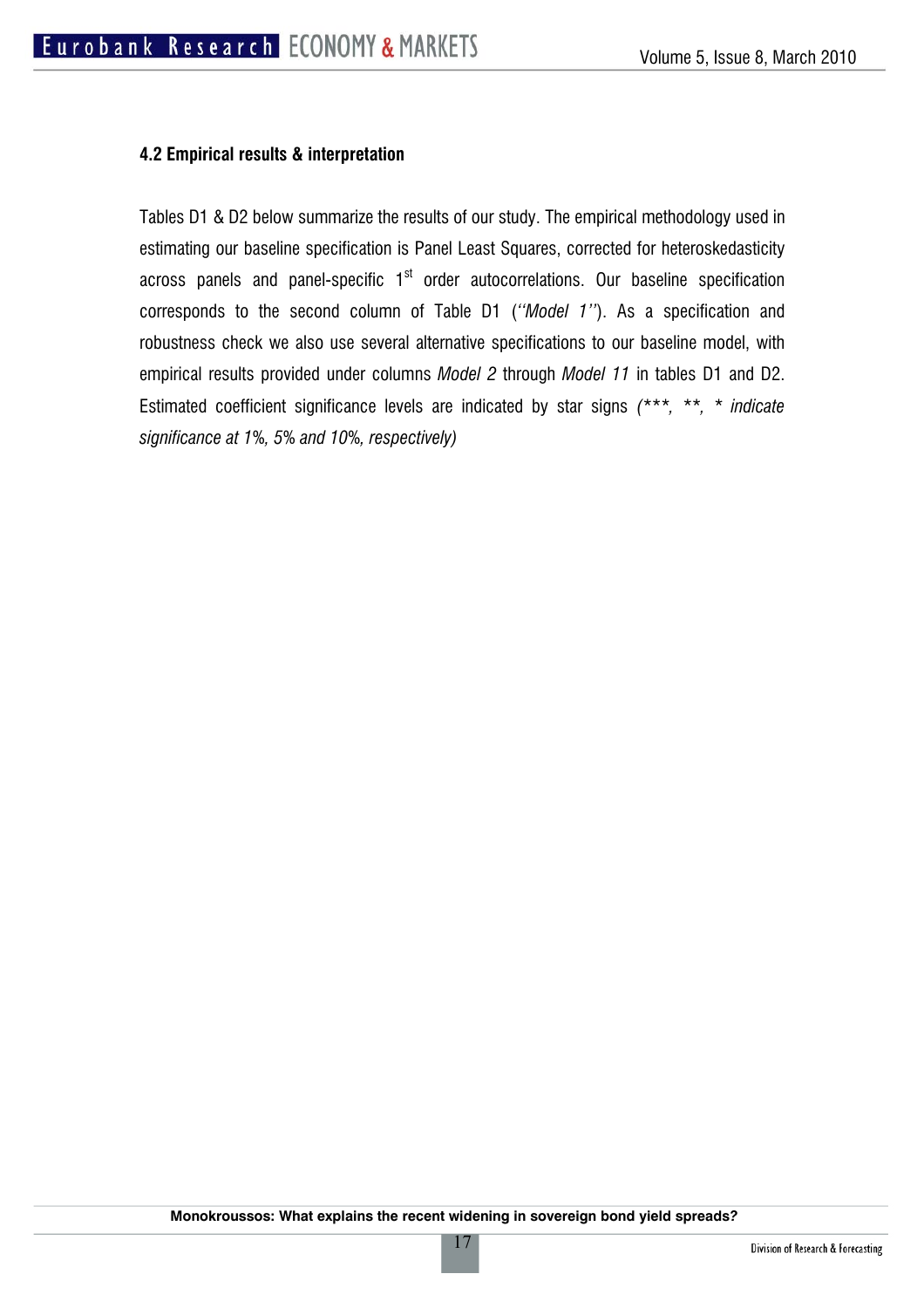#### **Table D1: Dynamic Panel - Empirical Results**  Dependent Variable: 10yr Sovereign Spread vs. Germany Method: Panel Least Squares

Sample (adjusted): 2007M08 2010M01; Period included: 30; Cross-sections included: 10; Data frequency; monhtly

White cross-section standard errors & covariance (d.f. corrected)

| Coefficients and significance levels' |  |
|---------------------------------------|--|
|---------------------------------------|--|

| Variable                            | Model 1     | Model 2     | Model 3     | Model 4     | Model 5     | Model 6     |
|-------------------------------------|-------------|-------------|-------------|-------------|-------------|-------------|
| Constant                            | $-0.164*$   | $-0.026$    | $-0.017$    | $-0.003$    | $0.046*$    | $0.050**$   |
| 10yr Sovereign Spread (t-1)         | $0.870***$  | $0.895***$  | $0.891***$  | $0.905***$  | $0.926***$  | $0.93***$   |
| Dummy-BankRescue                    | $-0.024$    |             |             | $-0.032$    | $-0.029$    | $-0.045$    |
| Budget Balance (t)                  | $-0.018***$ | $-0.014***$ | $-0.016***$ | $-0.016***$ | $-0.015***$ | $-0.015***$ |
| Debt Ratio (t)                      | $0.001**$   | $0.001*$    |             |             |             |             |
| <i>iTraxx Main (t)</i>              | $0.169***$  |             |             |             |             |             |
| Market Liquidity (t)                | $-0.001***$ | $-0.004***$ | $-0.004***$ | $-0.003***$ |             |             |
| Dummy-GreekCrisis                   |             | 0.061       |             |             |             |             |
| Risk Aversion (t)                   |             | $0.036***$  | $0.037***$  | $0.038***$  | $0.034***$  | $0.036***$  |
| (Dummy-GreekCrisis)*(Debt Ratio(t)) |             |             | $0.005***$  | $0.005***$  |             |             |
| (Dummy-BankRescue)*(Debt Ratio(t))  |             |             |             |             |             |             |
| (Debt Ratio $(t)^2$                 |             |             |             |             |             |             |

**Table D2: Dynamic Panel - Empirical Results** 

Dependent Variable: 10yr Sovereign Spread vs. Germany

Method: Panel Least Squares

Sample (adjusted): 2007M08 2010M01; Period included: 30; Cross-sections included: 10; Data frequency; monhtly

White cross-section standard errors & covariance (d.f. corrected)

**Coefficients and significance levels<sup>1</sup>**

| Variable                            | Model 7     | Model 8     | Model 9     | Model 10    | Model 11    |
|-------------------------------------|-------------|-------------|-------------|-------------|-------------|
| Constant                            | $0.043**$   | $-0.028$    | 0.003       | $0.034**$   | $-0.019$    |
| 10yr Sovereign Spread (t-1)         | $0.906***$  | $0.885***$  | $0.891***$  | $0.914***$  | $0.897***$  |
| Dummy-BankRescue                    |             |             |             |             |             |
| Budget Balance (t)                  | $-0.014***$ | $-0.016***$ | $-0.019***$ | $-0.014***$ | $-0.016***$ |
| Debt Ratio (t)                      |             |             |             | 0.0002      | $0.001***$  |
| iTraxx Main (t)                     |             |             |             |             |             |
| Market Liquidity (t)                |             | $-0.004***$ |             |             | $-0.004***$ |
| Dummy-GreekCrisis                   |             | 0.056       |             |             |             |
| Risk Aversion (t)                   | $0.032***$  | $0.037***$  | $0.034***$  | $0.031***$  | $0.033***$  |
| (Dummy-GreekCrisis)*(Debt Ratio(t)) |             |             |             |             |             |
| (Dummy-BankRescue)*(Debt Ratio(t))  | $0.001**$   | $0.001**$   |             |             |             |
| (Debt Ratio $(t)$ ) <sup>2</sup>    |             |             | $0.0001***$ |             |             |

 $(*)$ ,  $(**)$ ,  $(**)$  Indicate significance at 10%, 5% and 1%, respectively

Source: Eurobank EFG Research

The explanatory variables included in the alternative specifications shown on Tables D1 & D2 are defined as follows:

**Dummy GreekRisk** takes the value of 1 November 2009 onwards and 0 otherwise. This dummy intends to capture contagion from the recent explosion in Greek government bond yield spreads on other EMU sovereign spreads and the incipient market worries over the sustainability and viability of EMU.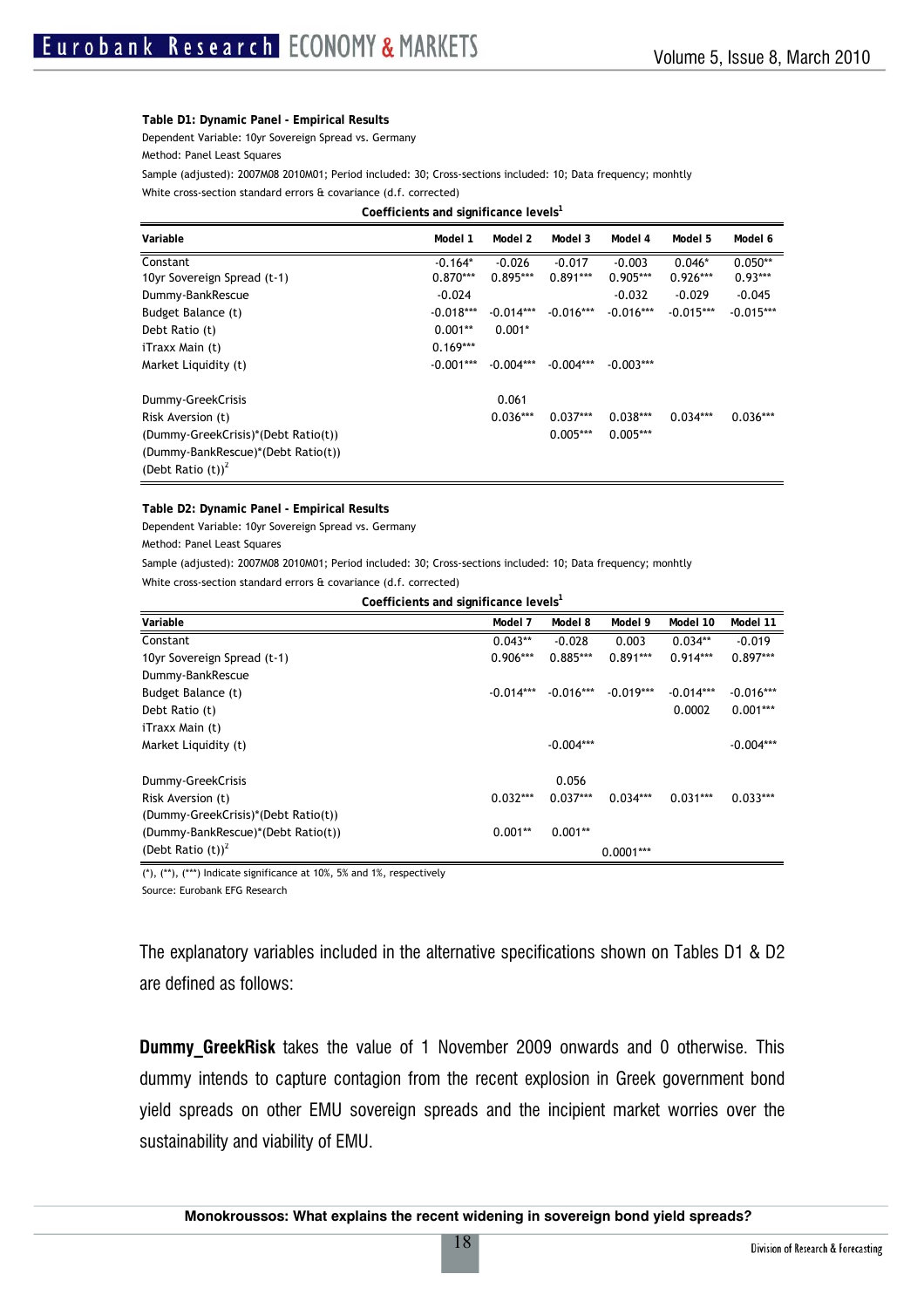**(Dummy GreekRisk)\*(DebtRatiot)** is our Greek risk dummy entering our model in multiplicative form (i.e., multiplied by a country's debt-to-GDP ration at time t). This is to capture any asymmetric effects (as a result of the Greek sovereign debt crisis) on EMU countries carrying unsustainably big debt burdens.

**(Dummy BankRescue)\*(DebtRatiot)** is our bank rescue dummy (see description on page 9) entering our model in multiplicative form (i.e., multiplied by a country's debt-to-GDP ration at time t).

**(Debtt) <sup>2</sup>**is our expected *(relative)* debt ratio variable squared**.** This is to capture potential nonlinearities in the effect of a country's public burden on the its sovereign bond spreads.

Our empirical results summarized in Tables D1 and D2 can be summarized as follows:

The coefficient of the lagged sovereign spread variable is positive and highly significant under all alternative specifications, indicating strong persistency of our dependent variable in monthly frequencies.

Our fiscal variables -- *Budget Balance* and *Public Debt ratio* -- are generally highly significant under alternative specifications and their coefficients exhibit the correct signs *(negative and positive, respectively).* This helps to empirically document the existence of a credit risk component in the euro area sovereign bond yield spreads. Note that the negative sign of the coefficient of our Budget Balance variable is because budget deficits enter our estimations with a negative sign.

The coefficients of our *Itraxx Main*, *Risk Aversion* and *Liquidity* explanatory variables are also highly significant and correctly signed. Specifically, the first two are positive, indicating that a rise in global risk aversion tends to *ceteris paribus* widen EMU sovereign bond spreads. On the other hand, the coefficient of our *Liquidity* variable is negative, meaning that an increase in a country's relative bond market liquidity causes -- on a ceteris paribus basis -- a tightening in that country's spread levels and vice versa *(for additional inside on the latter result see also page 3).* 

19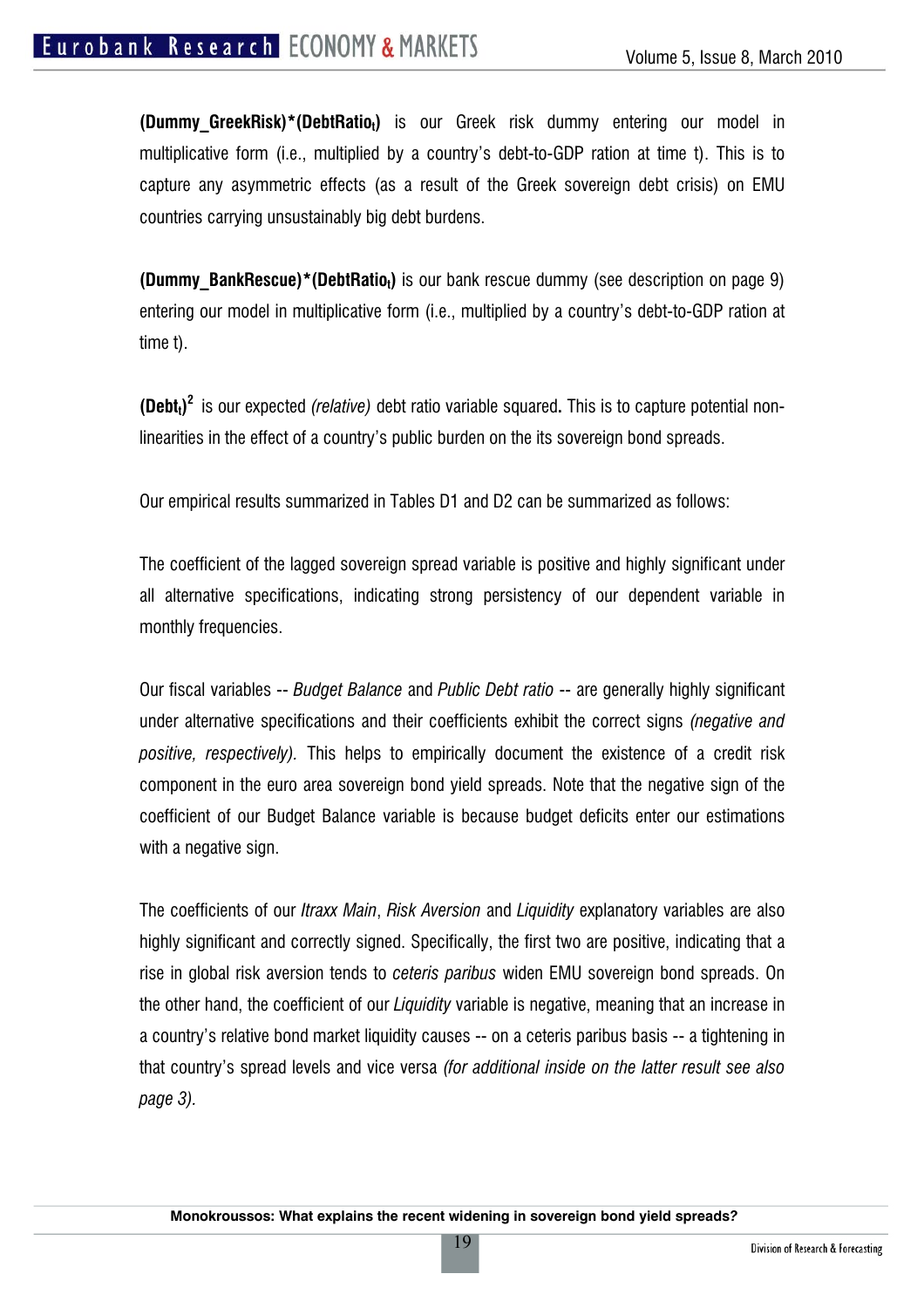The coefficient Our *BankRescue* dummy variable -- which intends to capture the effects of banking-sector support packages introduced in the months following the Lehman collapse - is wrongly signed (and insignificant) in our baseline specification and in Models 4 through 6. Yet, when entering in multiplicative form, these coefficients become positive and highly significant. Overall, we interpret our results as providing some support to the argument that banking-sector support packages introduced by euro area governments in late 2008 transferred a certain part of private-sector risk to the public sector.

The coefficient of our GreekCrisis dummy is correctly signed *i.e., positive* but insignificant (Models 2 & 8). This may be explained by the span of our data, which excludes the period February-March 2010. In the latter period (especially during February 2010) the sharp widening in Greek sovereign bond spreads drove significant increases (though to a lesser extent) in other bond spreads in EUR-periphery markets, primarily Portugal and Spain.

The coefficient of our debt-ratio squared variable is highly significant and positive, indicating potential non-linearities in the effect of a country's debt burden on respective sovereign bond spreads. Finally, our Durbin-Watson (DW) statistic values indicate existence of serial correction in some of the estimated regressions. Other residual diagnostic tests (not reported in the tables above) also indicate existence of heteroskedasticity in the error terms, especially in period of high volatility in the post-Bear Sterns period.

#### **4.3 Explanatory variable contributions to the widening in sovereign bond spreads**

In the spirit of Attinasi, M., et al. (2009), we next proceed to estimate the relative contribution of each explanatory variable in our model (baseline specification) to the cumulative widening in the sovereign bond spreads. For each country, the contribution to the change in spread of each variable is calculated as the product between the average value of that variable across time and its coefficient estimates *(both in absolute terms).* The *relative* contribution of each variable is consequently calculated as the ratio between absolute contribution calculated in the previous step and the sum of the absolute value of the contributions of the entire set of explanatory variables<sup>[16](#page-19-0)</sup>. Results of that exercise are summarized in Table D3. The latter depicts the actual and model-predicted spreads (first 2 columns) as well as the contributors

 $\overline{a}$ 

<span id="page-19-0"></span><sup>&</sup>lt;sup>16</sup> For simplicity, we assume here that  $y_{it} - \rho^* y_{it-1}$  is roughly equal to  $\Delta y_{it}$ , where  $y_{it}$  our explanatory variable i.e., the 10-year spread of country i at time t.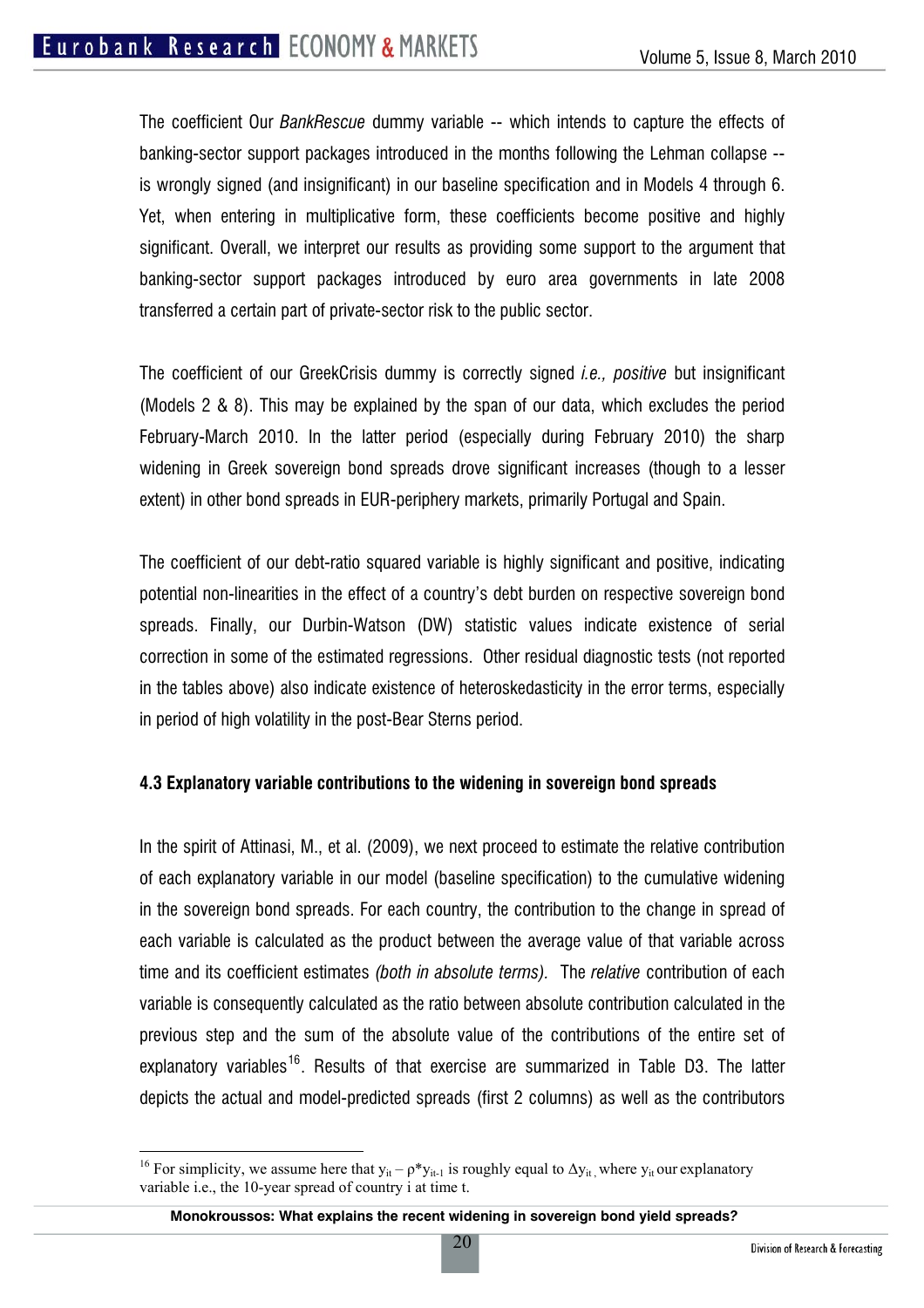to the monthly changes in the spreads. For instance, line 1/column 3 of Table D3 indicates that ca 6.5% of the cumulative change in the 10yr Austria/Germany yield spread between July 2007 and January 2010 can be attributed to the evolution of Austria´s fiscal position relative to Germany *(i.e., relative expected fiscal deficit and debt ratios).* For the whole group of sovereigns under study, the last line of Table D3 suggest that the average monthly change in the (country-average) sovereign spread over the period July 2007-January 2010, can be decomposed as follows: a) 21.48% of that can be attributed to the concomitant rise in credit risk and b) 78.53% of that can be attributed to international risk aversion and liquidity risk. These proportions should be interpreted as maximum contributions since other factors may also play some incremental role<sup>[17](#page-20-0)</sup>.

|             | 10YR spreads vs. Germany<br>(in bps) |        | Contributors to the monthly change in sovereign<br>spreads (%) |                                |  |
|-------------|--------------------------------------|--------|----------------------------------------------------------------|--------------------------------|--|
|             | Actual                               | Fitted | Credit risk                                                    | Risk aversion & Liquidity risk |  |
| Austria     | 44                                   | 46     | 6.50                                                           | 93.50                          |  |
| Belgium     | 47                                   | 51     | 13.16                                                          | 86.84                          |  |
| Finland     | 31                                   | 27     | 34.66                                                          | 65.34                          |  |
| France      | 27                                   | 30     | 18.20                                                          | 81.80                          |  |
| Greece      | 123                                  | 116    | 28.93                                                          | 71.07                          |  |
| Iteland     | 103                                  | 101    | 34.98                                                          | 65.02                          |  |
| Italy       | 75                                   | 72     | 25.33                                                          | 74.67                          |  |
| Portugal    | 65                                   | 69     | 21.37                                                          | 78.63                          |  |
| Spain       | 50                                   | 50     | 20.71                                                          | 79.29                          |  |
| Netherlands | 30                                   | 32     | 10.91                                                          | 89.09                          |  |
| Average     | 59.5                                 | 59.4   | 21.48                                                          | 78.53                          |  |

**Table D3: Eurobank EFG Research Dynamic Panel Model for EUR Sovereign Spreads** 

Source: Eurobank EFG Research

 $\overline{a}$ 

Specifically for Greece, our results indicate that some 57% of the average monthly change in the Greek/Bund 10-year bond yield spread over the period November 2009-Janury 2010 can be attributed to the perceived rise in the country's credit risk with the rest of it being due to global risk aversion and liquidity risk. Again the percentages should be viewed as maximum contributions.

#### **4.4. A valuation framework for EUR sovereign bond yield spreads**

In this section we propose a simple valuation framework for sovereign bond yield spreads in the euro area. Specifically, we begin by estimating the dynamic panel model presented in this

21

<span id="page-20-0"></span> $17$  For instance, the constant in our baseline specification is found to be significance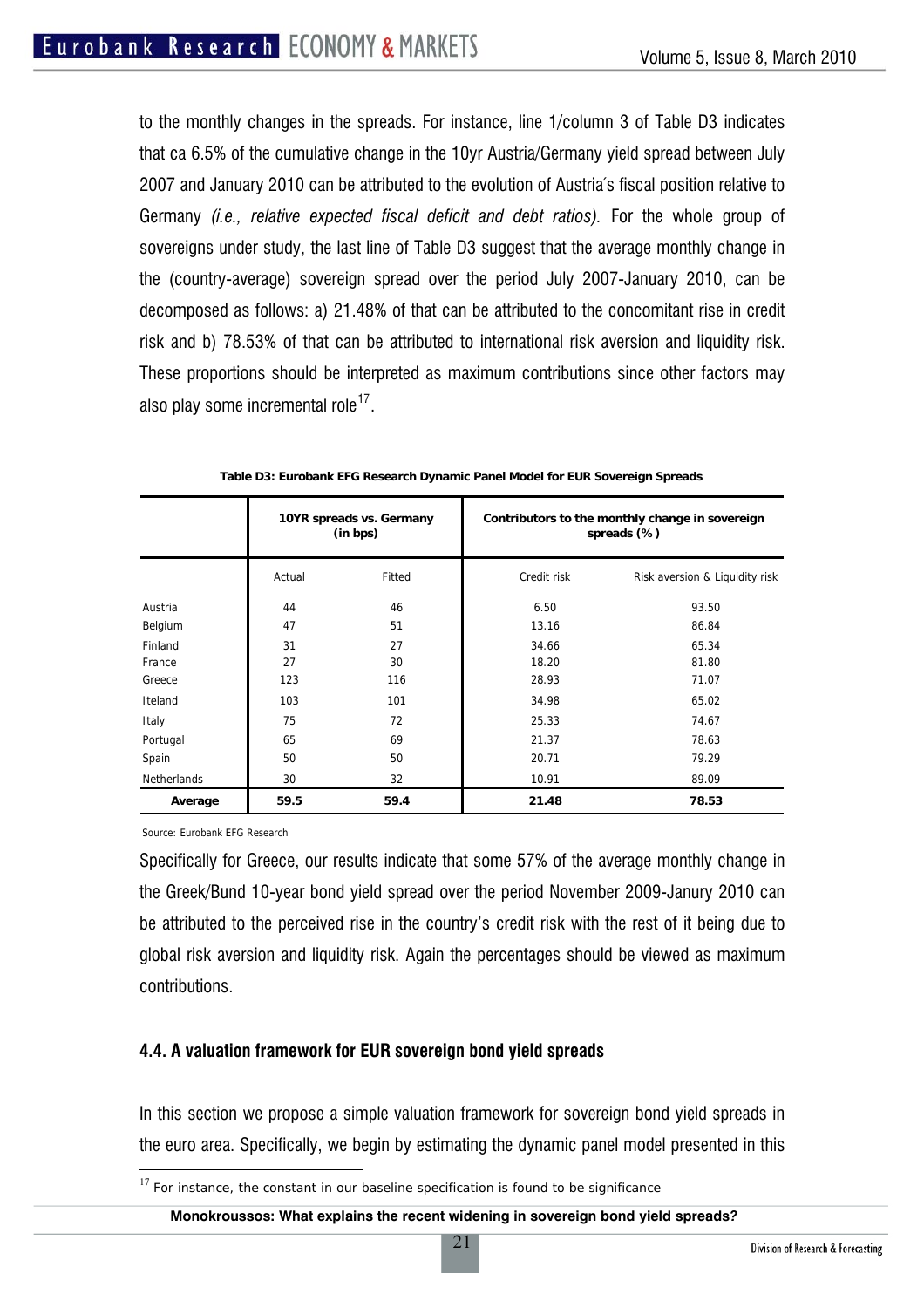chapter with fixed cross-section and period random effects. Then, we implement out-ofsample (1-period-ahead) forecasting to get a "fair value" for the corresponding 10-year bond yield differentials. Results of this exercise are summarized below (Table D4):

|                    | 10yr Spreads to<br>Germany (as of<br>8.3.2010) | Model-based (out-of-sample)<br>forecasts | Cheap $(+)/$ Rich $(-)$ |
|--------------------|------------------------------------------------|------------------------------------------|-------------------------|
| Greece             | 306                                            | 232                                      | 74                      |
| Portugal           | 89                                             | 64                                       | 25                      |
| Spain              | 70                                             | 63                                       | 7                       |
| Belgium            | 51                                             | 36                                       | 15                      |
| Austria            | 42                                             | 32                                       | 10                      |
| <b>Netherlands</b> | 27                                             | 18                                       | 9                       |
| Italy              | 79                                             | 75                                       | 4                       |
| Ireland            | 134                                            | 153                                      | -19                     |
| France             | 29                                             | 21                                       | 8                       |
| Finland            | 13                                             | 27                                       | -14                     |

**Table D4: EUR Sovereign Spreads Valuation Framework**

Source: ECB, EC, Bloomberg, Eurobank Research

Table d4 above demonstrates that, according to our valuation framework, Greece and Portugal are currently among the cheapest sovereign credits in the EUR sovereign bond market space. However, these results should be interpreted with a considerable amount of caution as they do not necessarily represent our genuine forecasts of where the sovereign spreads are heading. They are merely theoretical fair values for the spreads and thus, they could be seen as equilibrium convergence levels for spreads to converge to, once conditions in the EURperiphery markets stabilize.

#### **7. Concluding Remarks**

In this empirical study, we present a simple Dynamic Panel Model for explaining and forecasting Eurozone sovereign bond yield spreads in the period following the eruption of the subprime crisis in the US (July 2007). Our results provide new evidence supporting the following two propositions:

22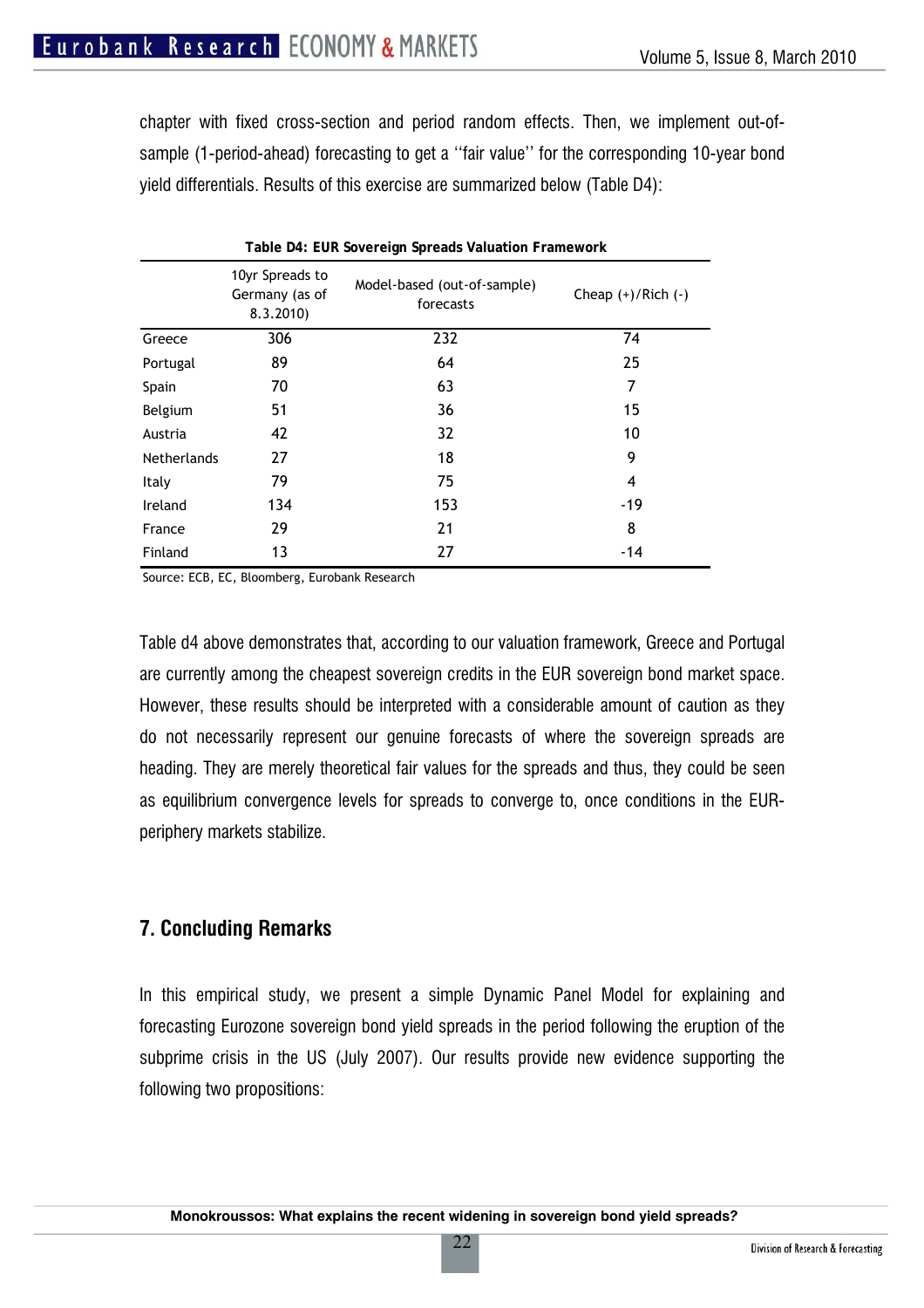- **c)** The period following the outbreak of the sub-prime crisis saw country-specific creditrisk, global risk aversion and, to a lesser extent, relative market liquidity conditions becoming important drivers of sovereign spreads.
- **d)** Sizable bank rescue packages announced by a number of governments in the euro area in the months following the Lehman debacle resulted to a certain transfer of risk from the primate to the public sector. This had an incremental widening impact on EUR sovereign bond yield spreads.

We conclude our empirical study by presenting a *fundamentals-based* valuation framework for spreads. Greece and Portugal are presently estimated to be the cheapest credits in the EUR sovereign bond market space. Specifically, we estimate their benchmark 10-year government bond yield spreads to Germany to have ''fair'' values of ca 230bps and 65bps, respectively. However, these results should be interpreted with caution, as they do not necessarily represent our genuine forecasts of where the sovereign spreads are heading to in the near future. They are merely theoretical ''fair values'' for the respective spreads and thus, they could be seen as medium-term equilibrium convergence levels for spreads, once conditions in the EUR-periphery markets stabilize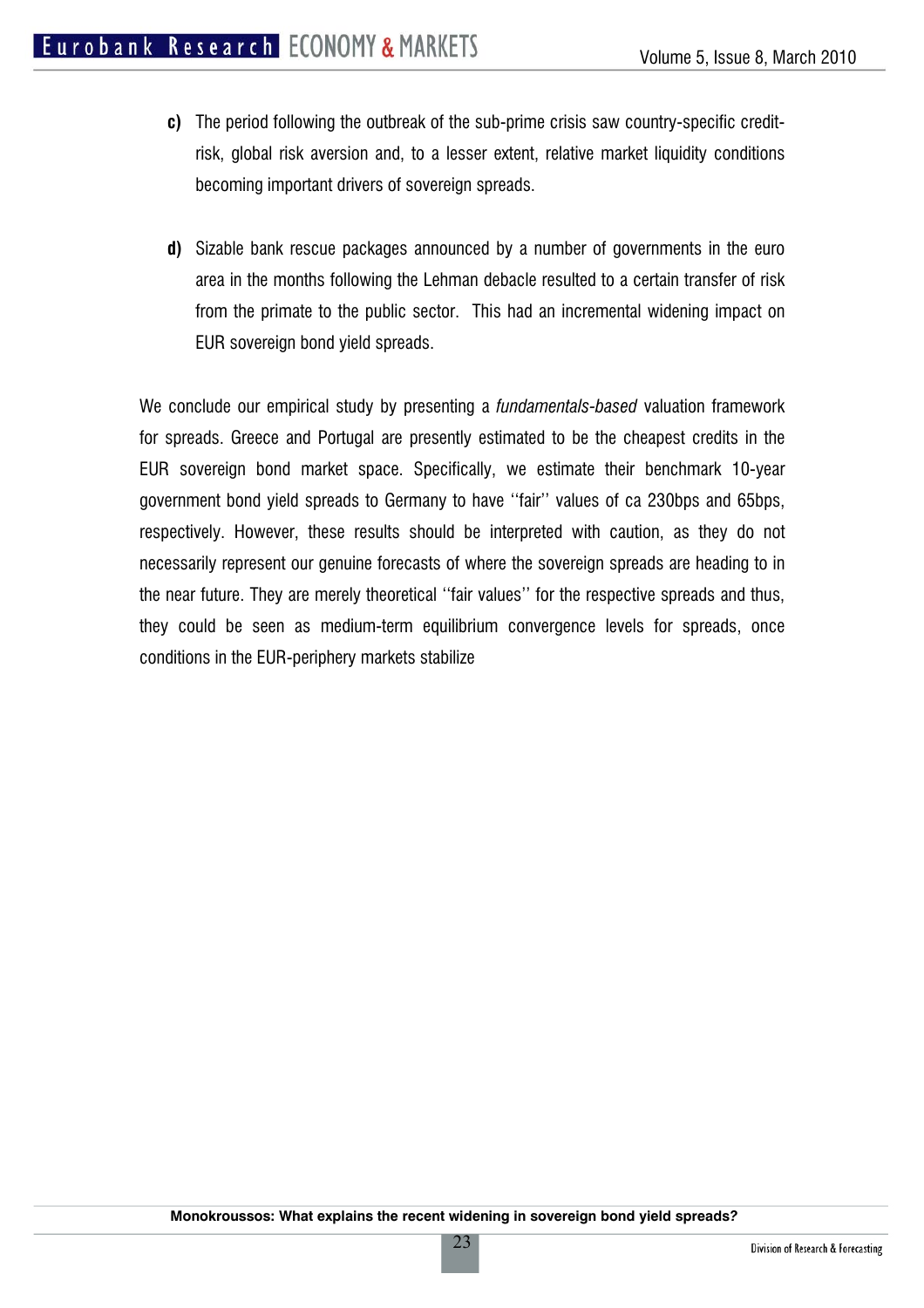#### **References**

*Andersson, M., Overby, L.J., and S. Sebestyen (2006), Which News Moves the Euro Area Bond Market?, ECB Working Paper No. 631, May (published in German Economic Review, February 2009, pp. 1-31).* 

*Ashoka Mody (2009), From Bear Stearns to Anglo Irish: How Eurozone Sovereign Spreads Related to Financial Sector Vulnerability, IMF Working Paper, No. 09/108.* 

*Attinasi, M.-G., Checherita, C., and Nickel, C. (2009), What explains the surge in euro area sovereign spreads during the financial crisis of 2007-09?, ECB Working paper, No.1131.* 

*Barrios S., P. Iversen, M. Lewandowska and R. Setzer (2009), Determinants of intra-euro area government bond spreads during the financial crisis, European Economy, Economic Papers 388.* 

*Bernoth, K., and G. B. Wolff (2008), Fool the Markets? Creative Accounting, Fiscal Transparency and Sovereign Risk Premia, Scottish Journal of Political Economy, Scottish Economic Society, vol. 55(4), pp. 465-487.* 

*Bernoth, K., von Hagen, J. and L. Schuknecht (2004), Sovereign risk premia in the European government bond market, ECB Working Paper Series, No. 369.* 

*Blanco, R., S. Brennan, and I. Marsh (2005), An empirical analysis of the dynamic relation between investment-grade bonds and credit default swaps, Journal of Finance 60(5), pp. 2255- 2281.* 

*Codogno, L., Favero, C. and A. Missale (2003), Yield spreads on EMU government bonds, Economic Policy, October, pp. 505–532.* 

*Diebold, F.X. and Li, C. (2006), Forecasting the Term Structure of Government Bond Yields, Journal of Econometrics, 130, 337-364.* 

*Faini, R. (2006), Fiscal Policy and Interest Rates in Europe, Economic Policy, Vol. 21, No. 47, pp. 443-489, July 2006.*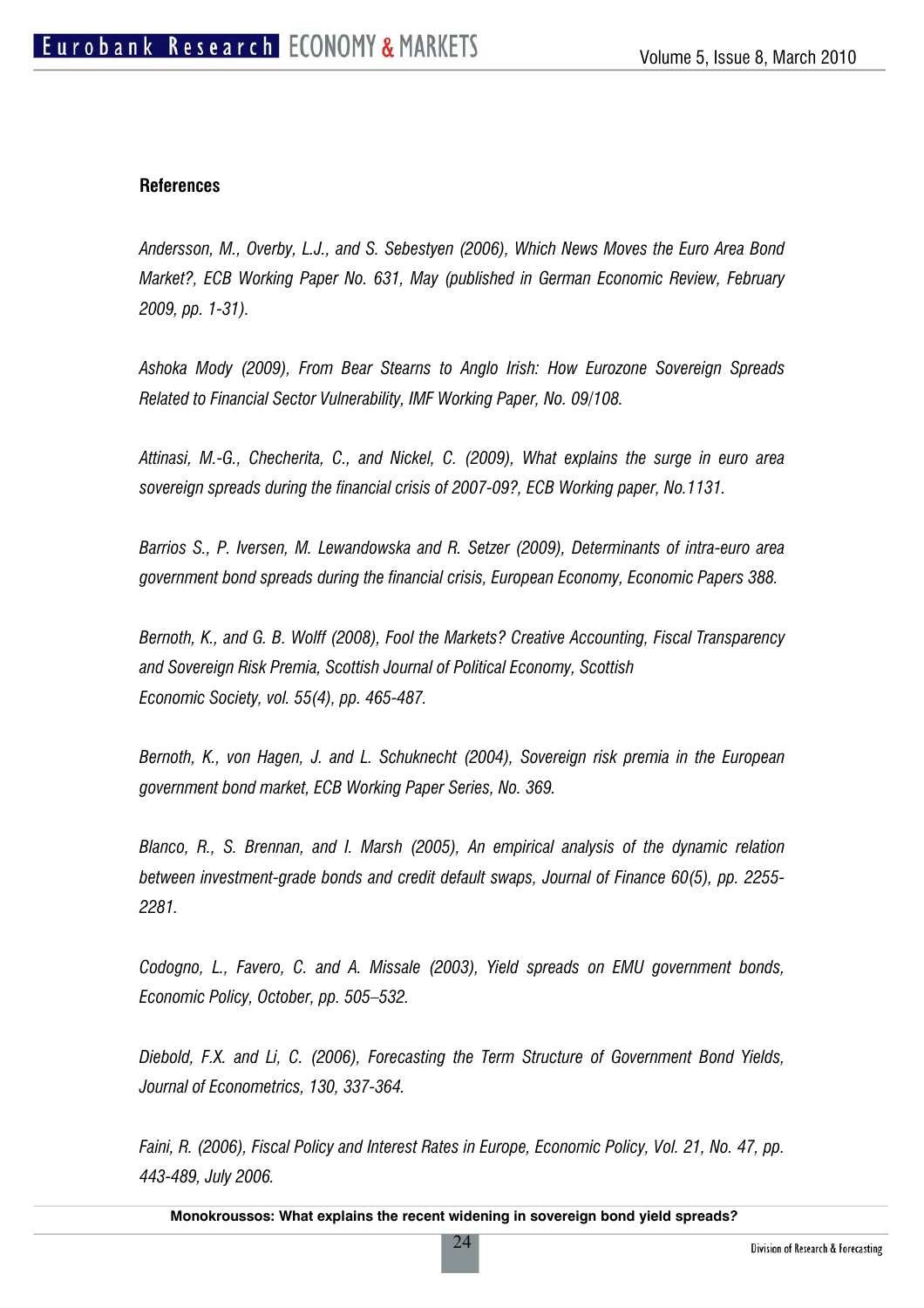*Haugh, D, Ollivaud, P. and D. Turner (2009), What Drives Sovereign Risk Premiums? An Analysis of Recent Evidence from the Euro Area, OECD Economics Department, Working Paper No. 718.* 

Johnson, R. A. and D. W. Wichern. 1992. Applied multivariate statistical analysis. 3<sup>rd</sup> ed. *Prentice-Hall, Englewood Cliffs, New Jersey.* 

*Longstaff, F., Mithal, S. and Neis, E. (2005), Corporate yield spreads: Default risk or liquidity? New evidence from the credit default swap market, Journal of Finance 60(5), pp. 2213.*